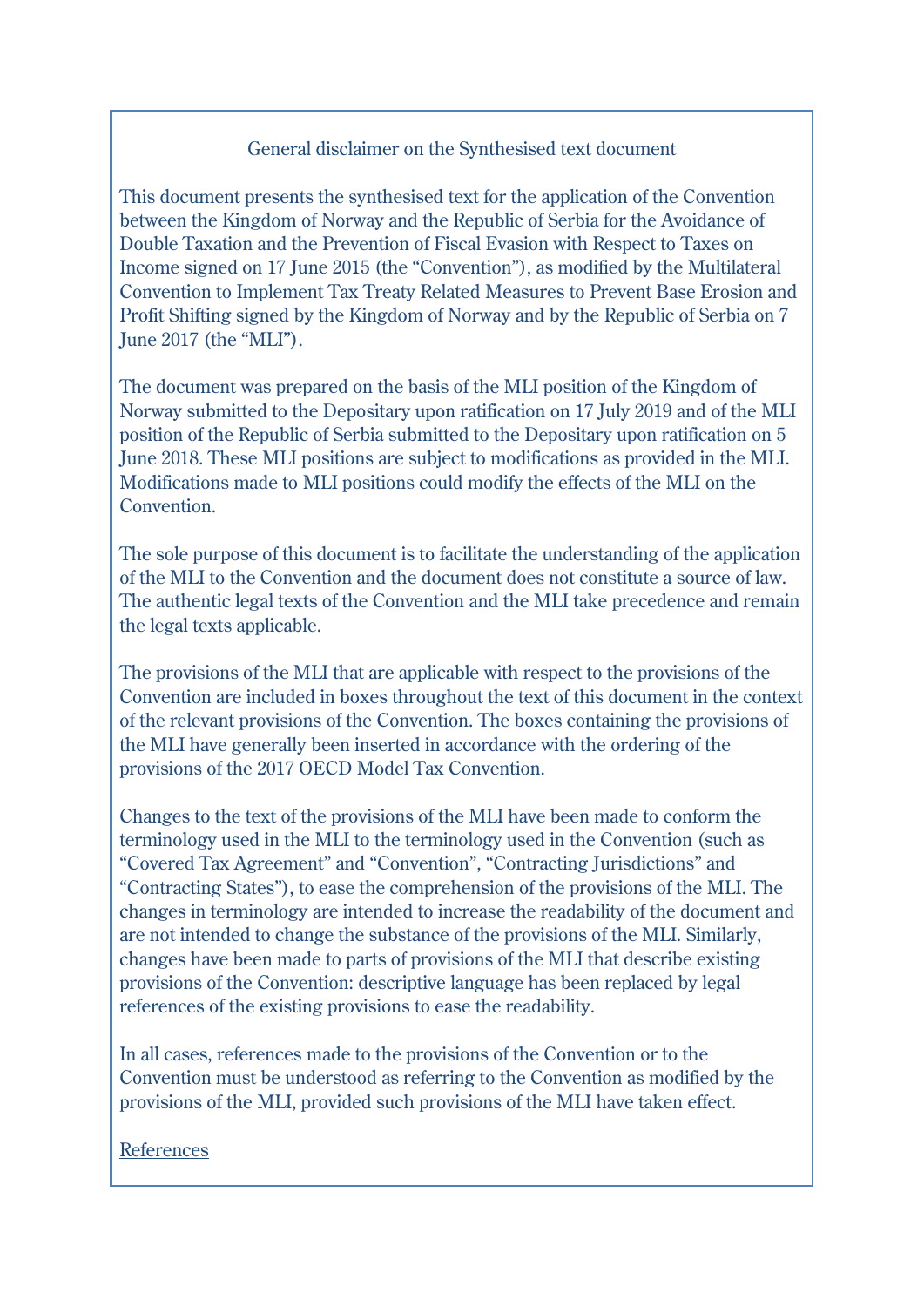The authentic legal texts of the MLI and the Convention can be found on: [https://www.regjeringen.no/no/tema/okonomi-og-budsjett/skatter-og](https://www.regjeringen.no/no/tema/okonomi-og-budsjett/skatter-og-avgifter/skatteavtaler-mellom-norge-og-andre-stat/id417330/)[avgifter/skatteavtaler-mellom-norge-og-andre-stat/id417330/.](https://www.regjeringen.no/no/tema/okonomi-og-budsjett/skatter-og-avgifter/skatteavtaler-mellom-norge-og-andre-stat/id417330/)

The MLI position of the Kingdom of Norway submitted to the Depositary upon ratification on 17 July 2019 and the MLI position of the Republic of Serbia submitted to the Depositary upon ratification on 5 June 2018 can be found [on the MLI](http://www.oecd.org/tax/treaties/beps-mli-signatories-and-parties.pdf)  [Depositary \(OECD\) webpage.](http://www.oecd.org/tax/treaties/beps-mli-signatories-and-parties.pdf)

Disclaimer on the entry into effect of the provisions of the MLI

The provisions of the MLI applicable to this Convention do not take effect on the same dates as the original provisions of the Convention. Each of provisions of the MLI could take effect on different dates, depending on the types of taxes involved (taxes withheld at source or other taxes levied) and on the choices made by the Kingdom of Norway and the Republic of Serbia in their MLI positions.

Dates of the deposit of instruments of ratification, acceptance or approval: 17 July 2019 for the Kingdom of Norway and 5 June 2018 for the Republic of Serbia.

Entry into force of the MLI: 1 November 2019 for the Kingdom of Norway and 1 October 2018 for the Republic of Serbia.

In accordance with paragraph 1 of Article 35 of the MLI, the provisions of the MLI shall have effect in each Contracting State with respect to the Convention:

- a) with respect to taxes withheld at source on amounts paid or credited to non-residents, where the event giving rise to such taxes occurs on or after 1 January 2020; and
- b) with respect to all other taxes levied by each Contracting State, for taxes levied with respect to taxable periods beginning on or after 1 May 2020.

Paragraph 4 of Article 35 of the MLI does not apply.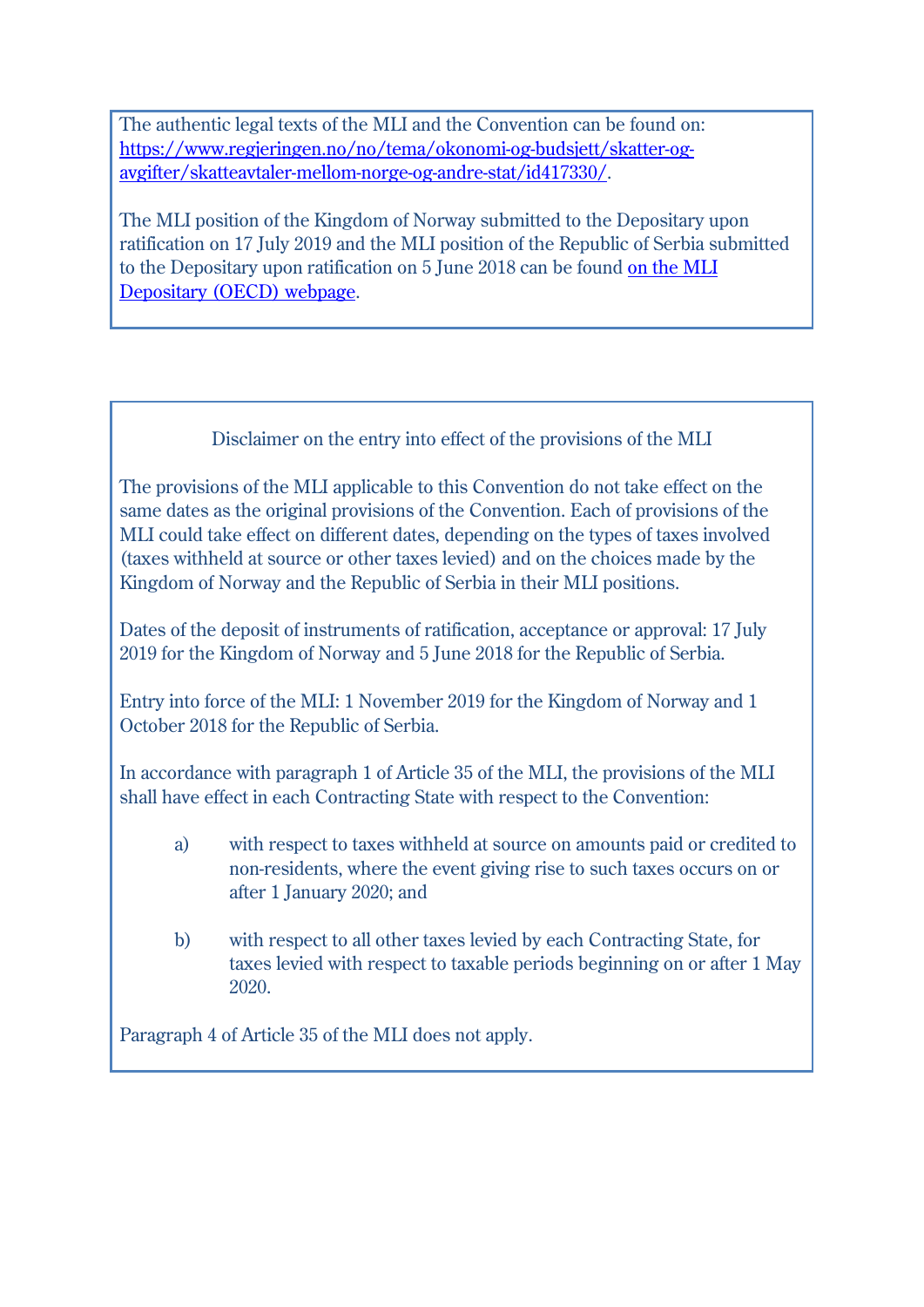## **Convention between the Kingdom of Norway and the Republic of Serbia for the Avoidance of Double Taxation and the Prevention of Fiscal Evasion with Respect to Taxes on Income**

The Government of the Kingdom of Norway and the Government of the Republic of Serbia,

**[MODIFIED by paragraph 1 and paragraph 3 of Article 6 of the MLI]** [desiring to conclude a Convention for the Avoidance of Double Taxation and the Prevention of Fiscal Evasion with Respect to Taxes on Income. With the view to establishing stable conditions for comprehensive development of economic cooperation and investment between the two countries,

*The following paragraph 1 and paragraph 3 of Article 6 of the MLI replace the text referring to an intent to eliminate double taxation in the preamble of this Convention:*

ARTICLE 6 OF THE MLI – PURPOSE OF A COVERED TAX AGREEMENT

Desiring to further develop their economic relationship and to enhance their cooperation in tax matters,

Intending to eliminate double taxation with respect to the taxes covered by this Convention without creating opportunities for non-taxation or reduced taxation through tax evasion or avoidance (including through treaty-shopping arrangements aimed at obtaining reliefs provided in the Convention for the indirect benefit of residents of third jurisdictions),

have agreed as follows:

#### Chapter I **Scope of the Convention**

## Article 1 **Persons Covered**

This Convention shall apply to persons who are residents of one or both of the Contracting States.

## Article 2 **Taxes Covered**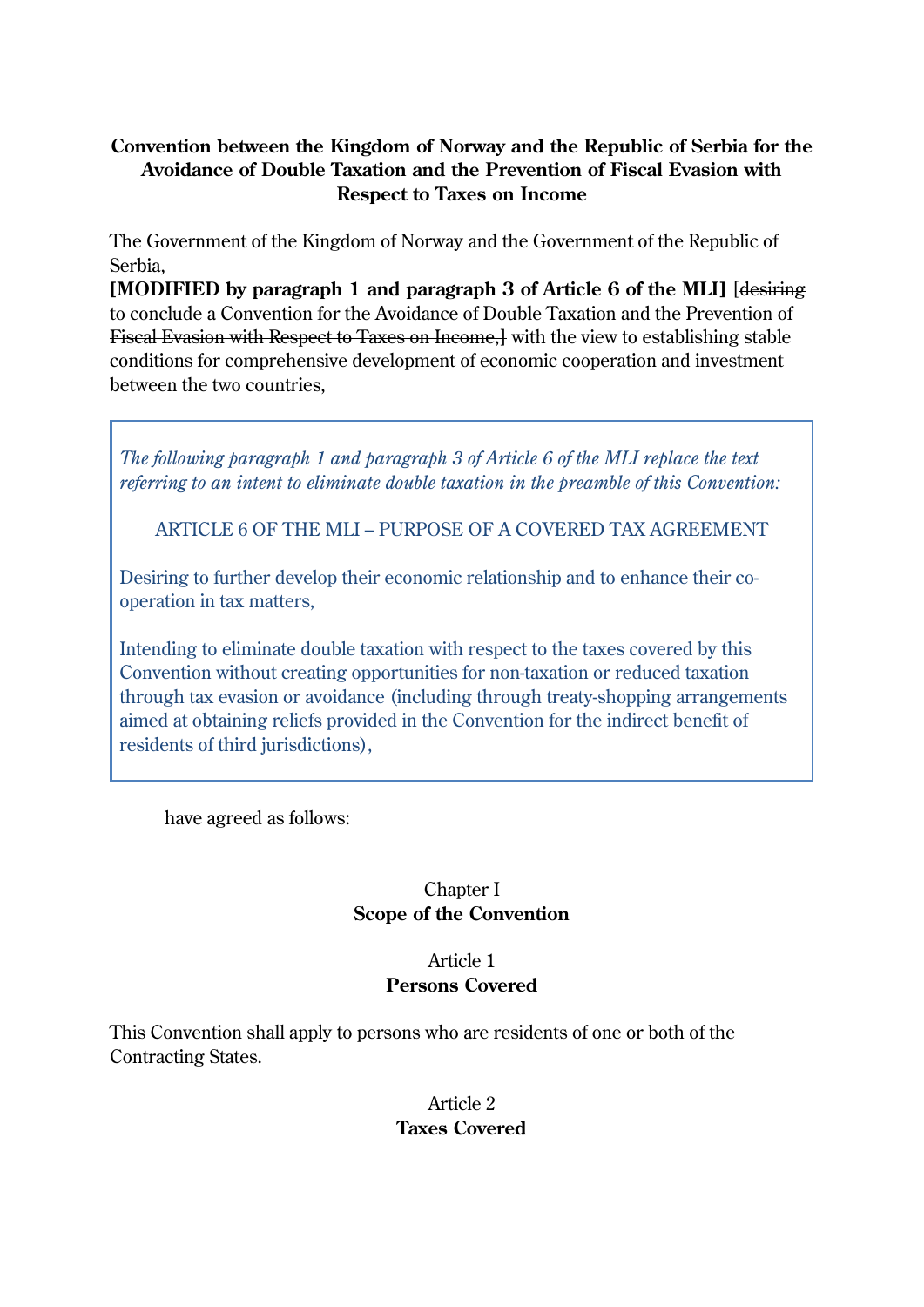1. This Convention shall apply to taxes on income imposed on behalf of a Contracting State or of its political subdivisions or local authorities, irrespective of the manner in which they are levied.

2. There shall be regarded as taxes on income all taxes imposed on total income or on elements of income, including taxes on gains from the alienation of movable or immovable property, taxes on the total amounts of wages or salaries paid by enterprises, as well as taxes on capital appreciation.

- 3. The existing taxes to which the Convention shall apply are in particular:
	- 1) in Norway:
		- (1) the national tax on income;
		- (2) the county municipal tax on income;
		- (3) the municipal tax on income;
		- (4) the national tax relating to income from the exploration for and the exploitation of submarine petroleum resources and activities and work relating thereto, including pipeline transport of petroleum produced; and
		- (5) the national tax on remuneration to non-resident artistes;

(hereinafter referred to as "Norwegian tax");

- 2) in Serbia:
	- (1) the corporate income tax;
	- (2) the personal income tax;

(hereinafter referred to as "Serbian tax").

4. The Convention shall apply also to any identical or substantially similar taxes that are imposed after the date of signature of the Convention in addition to, or in place of, the existing taxes. The competent authorities of the Contracting States shall notify each other of any significant changes that have been made in their taxation laws.

## Chapter II **Definitions**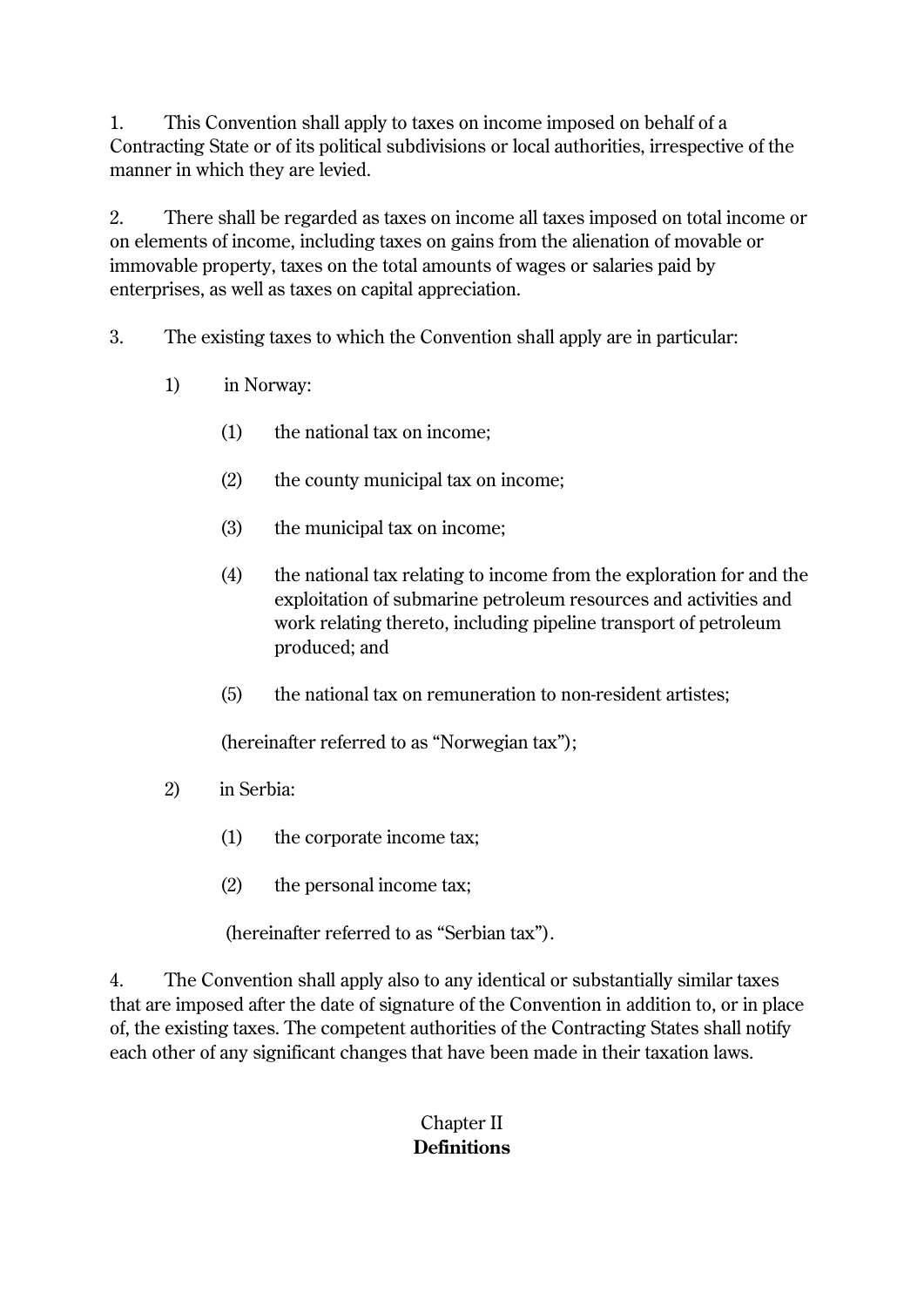#### Article 3 **General Definitions**

- 1. For the purposes of this Convention:
	- 1) the term "Norway" means the Kingdom of Norway, and includes the land territory, internal waters, the territorial sea and the area beyond the territorial sea where the Kingdom of Norway, according to Norwegian legislation and in accordance with international law, may exercise her rights with respect to the seabed and subsoil and their natural resources; the term does not comprise Svalbard, Jan Mayen and the Norwegian dependencies ("biland");
	- 2) the term "Serbia" means the Republic of Serbia, and when used in a geographical sense it means the territory of the Republic of Serbia;
	- 3) the terms "a Contracting State" and "the other Contracting State" mean Norway or Serbia as the context requires;
	- 4) the term "person" includes an individual, a company and any other body of persons;
	- 5) the term "company" means any body corporate or any entity that is treated as a body corporate for tax purposes;
	- 6) the terms "enterprise of a Contracting State" and "enterprise of the other Contracting State" mean respectively an enterprise carried on by a resident of a Contracting State and an enterprise carried on by a resident of the other Contracting State;
	- 7) the term "international traffic" means any transport by a ship, aircraft or road vehicle operated by an enterprise of a Contracting State, except when the ship, aircraft or road vehicle is operated solely between places in a Contracting State;
	- 8) the term "competent authority" means:
		- in Norway, the Minister of Finance or the Minister's authorised representative;
		- in Serbia, the Ministry of Finance or its authorised representative;
	- 9) the term "national", in relation to a Contracting State, means: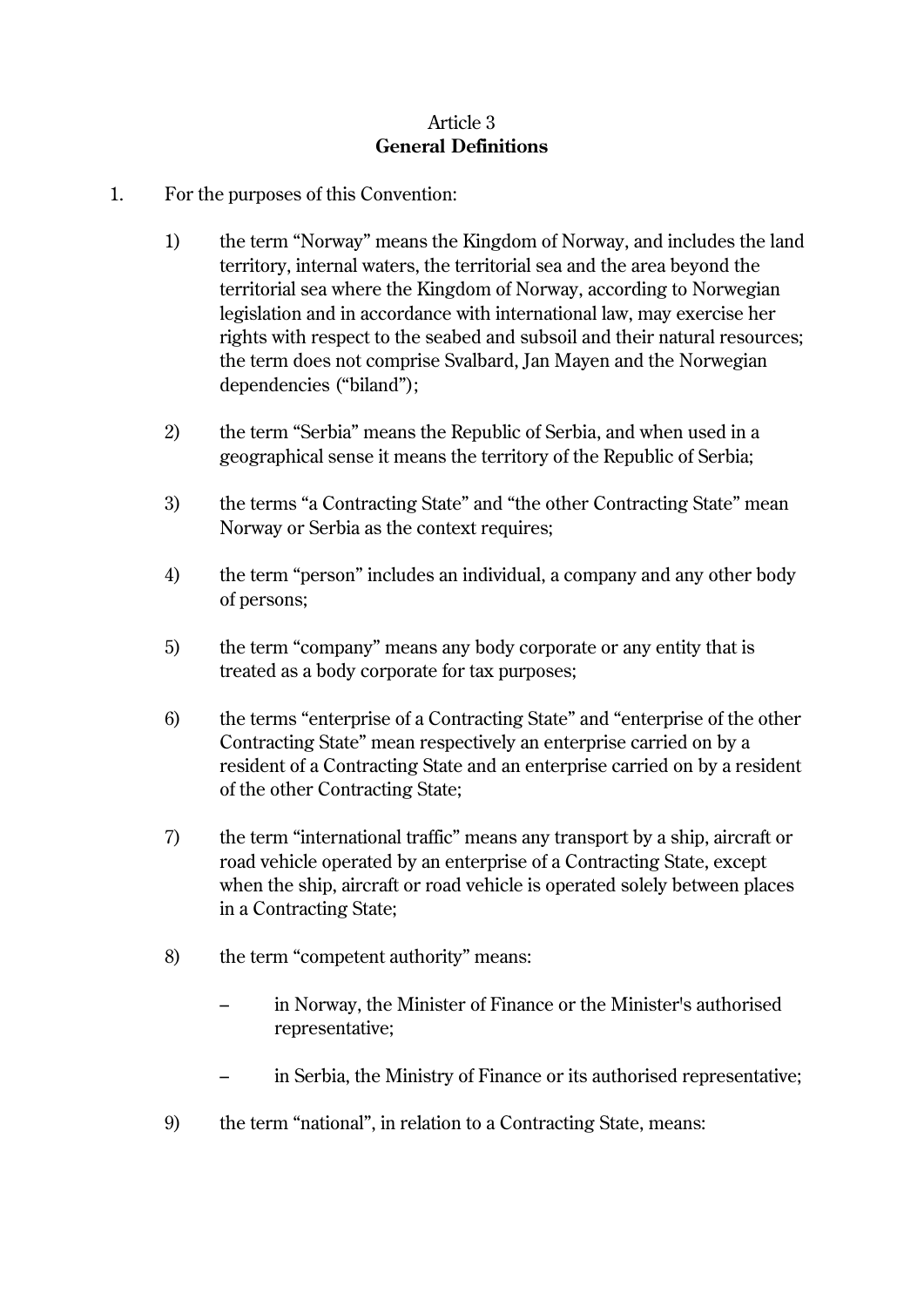- any individual possessing the nationality or citizenship of that Contracting State; and
- any legal person, partnership or association deriving its status as such from the laws in force in that Contracting State.

2. As regards the application of the Convention at any time by a Contracting State, any term not defined therein shall, unless the context otherwise requires, have the meaning that it has under the law of that State for the purposes of the taxes to which the Convention applies, any meaning under the applicable tax laws of that State prevailing over a meaning given to the term under other laws of that State.

#### Article 4 **Resident**

1. For the purposes of this Convention, the term "resident of a Contracting State" means any person who, under the laws of that State, is liable to tax therein by reason of his domicile, residence, place of management or any other criterion of a similar nature, and also includes that State and any political subdivision or local authority thereof. This term, however, does not include any person who is liable to tax in that State in respect only of income from sources in that State.

2. Where by reason of the provisions of paragraph 1 an individual is a resident of both Contracting States, then his status shall be determined as follows:

- 1) he shall be deemed to be a resident only of the State in which he has a permanent home available to him; if he has a permanent home available to him in both States, he shall be deemed to be a resident only of the State with which his personal and economic relations are closer (centre of vital interests);
- 2) if the State in which he has his centre of vital interests cannot be determined, or if he has not a permanent home available to him in either State, he shall be deemed to be a resident only of the State in which he has an habitual abode;
- 3) if he has an habitual abode in both States or in neither of them, he shall be deemed to be a resident only of the State of which he is a national;
- 4) if he is a national of both States or of neither of them, the competent authorities of the Contracting States shall settle the question by mutual agreement.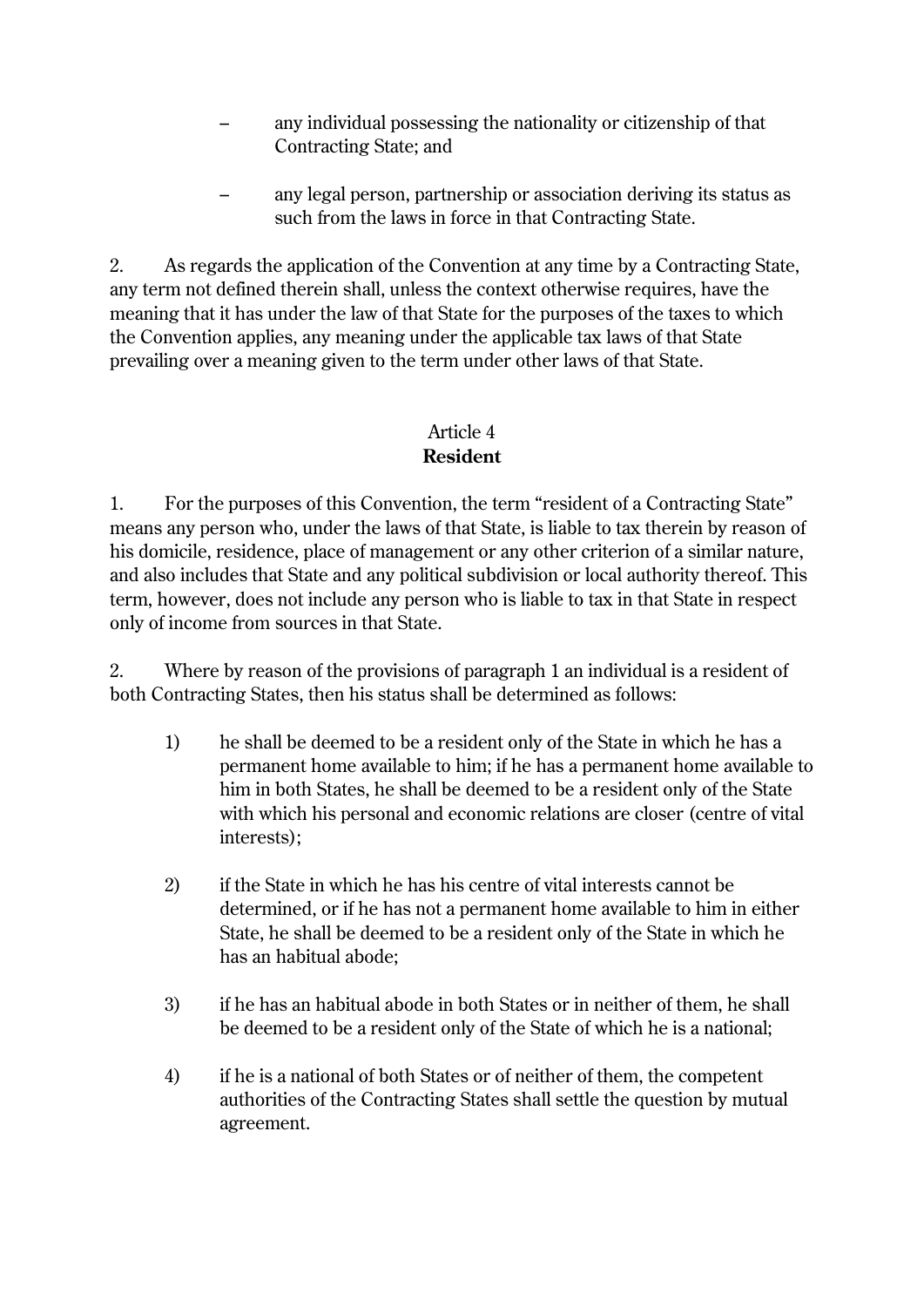3. Where by reason of the provisions of paragraph 1 a person other than an individual is a resident of both Contracting States, the competent authorities of the Contracting States shall endeavour to determine by mutual agreement the Contracting State of which such person shall be deemed to be a resident for the purposes of the Convention, having regard to its place of effective management, the place where it is incorporated or otherwise constituted and any other relevant factors. In the absence of such agreement, such person shall not be entitled to any relief or exemption from tax provided by this Convention except to the extent and in such a manner as may be agreed upon by the competent authorities of the Contracting States.

#### Article 5 **Permanent Establishment**

1. For the purposes of this Convention, the term "permanent establishment" means a fixed place of business through which the business of an enterprise is wholly or partly carried on.

- 2. The term "permanent establishment" includes especially:
	- 1) a place of management;
	- 2) a branch;
	- 3) an office;
	- 4) a factory;
	- 5) a workshop, and
	- 6) a mine, an oil or gas well, a quarry or any other place of extraction of natural resources.

3. A building site or construction or installation project constitutes a permanent establishment only if it lasts more than nine months.

4. Notwithstanding the provisions of paragraphs 1 and 2, where an enterprise of a Contracting State performs services in the other Contracting State

1) through an individual who is present in that other State for a period or periods exceeding in the aggregate 183 days in any twelve month period, and more than 50 per cent of the gross revenues attributable to active business activities of the enterprise during this period or periods are derived from the services performed in that other State through that individual, or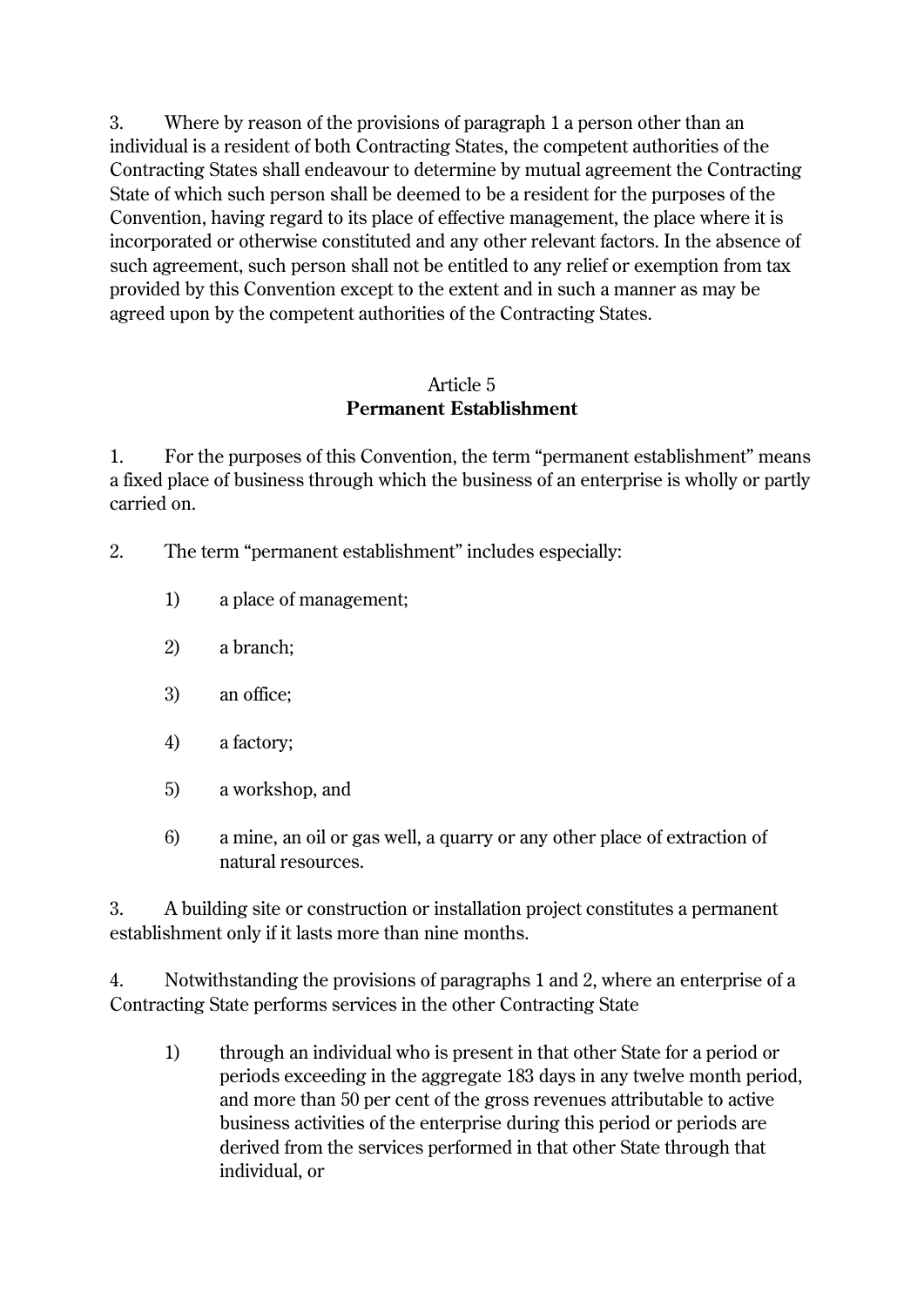2) for a period or periods exceeding in the aggregate 183 days in any twelve month period, and these services are performed for the same project or connected projects through one or more individuals who are present and performing such services in that other State

the activities carried on in that other State in performing these services shall be deemed to be carried on through a permanent establishment of the enterprise situated in that other State, unless these services are limited to those mentioned in paragraph 6 which, if performed through a fixed place of business, would not make this fixed place of business a permanent establishment under the provisions of that paragraph. For the purposes of this paragraph, services performed by an individual on behalf of one enterprise shall not be considered to be performed by another enterprise through that individual unless that other enterprise supervises, directs or controls the manner in which these services are performed by the individual.

5. **[MODIFIED by paragraph 1 of Article 14 of the MLI]** [For the purposes of paragraph[s 3 and] 4, where an enterprise of a Contracting State that is performing services in the other Contracting State is, during a period of time, associated with another enterprise that performs substantially similar services in that other State for the same project or for connected projects through one or more individuals who, during that period, are present and performing such services in that State, the first-mentioned enterprise shall be deemed, during that period of time to be performing services in the other State for that same project or for connected projects through these individuals. For the purpose of the preceding sentence, an enterprise shall be associated with another enterprise if one is controlled directly or indirectly by the other, or both are controlled directly or indirectly by the same persons, regardless of whether or not these persons are residents of one of the Contracting States.]

*The following paragraph 1 of Article 14 of the MLI replaces part of paragraph 5 of Article 5 of this Convention:*

# ARTICLE 14 OF THE MLI – SPLITTING-UP OF CONTRACTS

For the sole purpose of determining whether the period referred to in paragraph 3 of Article 5 of the Convention has been exceeded:

a) where an enterprise of a Contracting State carries on activities in the other Contracting State at a place that constitutes a building site, construction project, installation project or other specific project identified in paragraph 3 of Article 5 of the Convention, and these activities are carried on during one or more periods of time that, in the aggregate, exceed 30 days without exceeding the period referred to in paragraph 3 of Article 5 of the Convention; and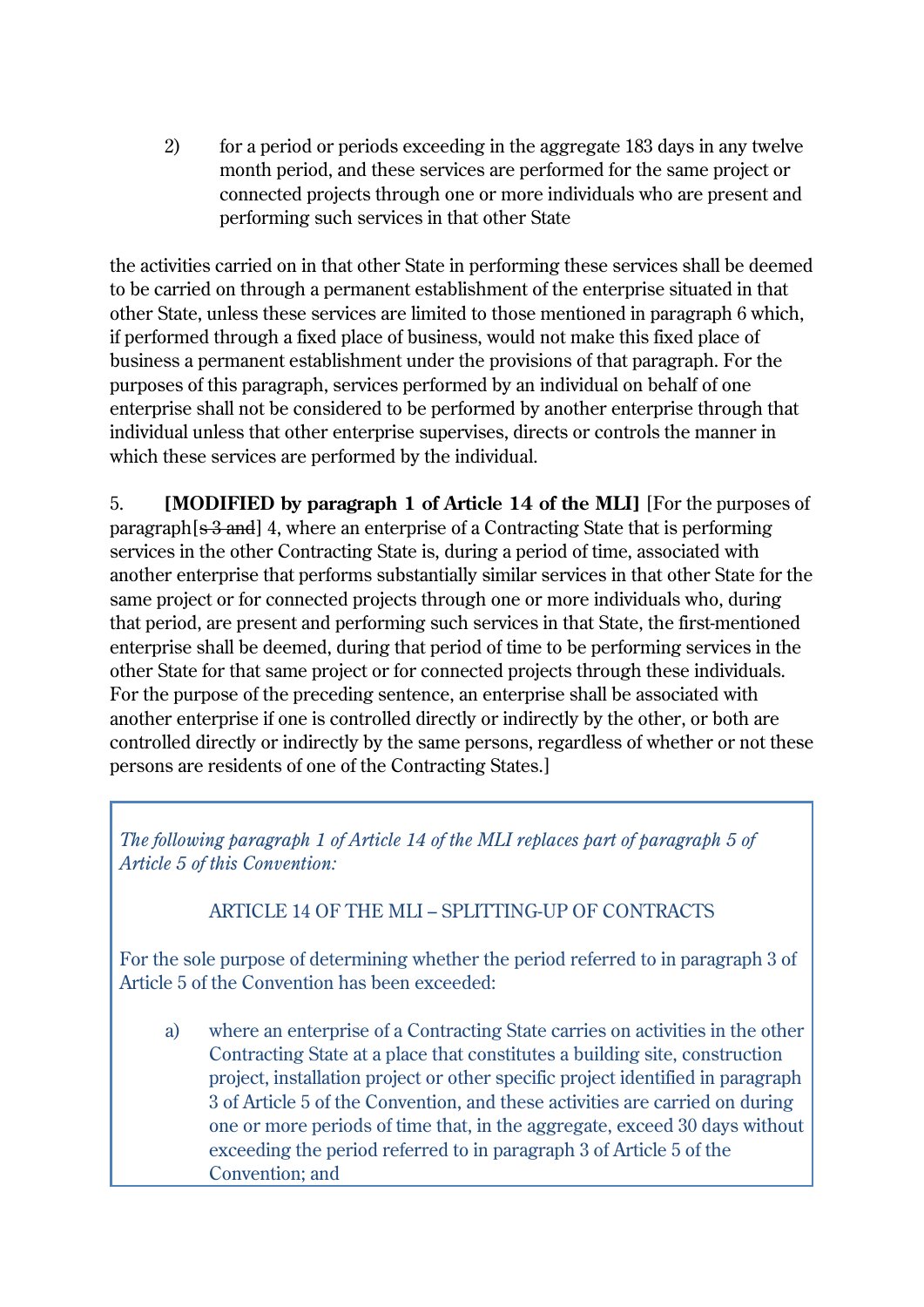b) where connected activities are carried on in that other Contracting State at the same building site, construction project, installation project or other specific project identified in paragraph 3 of Article 5 of the Convention during different periods of time, each exceeding 30 days, by one or more enterprises closely related to the first-mentioned enterprise,

these different periods of time shall be added to the aggregate period of time during which the first-mentioned enterprise has carried on activities at that building site, construction project, installation project or other specific project identified in paragraph 3 of Article 5 of the Convention.

6. **[MODIFIED by paragraph 2 and paragraph 4 of Article 13 of the MLI]**  [Notwithstanding the preceding provisions of this Article, the term "permanent establishment" shall be deemed not to include:

- 1) the use of facilities solely for the purpose of storage, display or delivery of goods or merchandise belonging to the enterprise;
- 2) the maintenance of a stock of goods or merchandise belonging to the enterprise solely for the purpose of storage, display or delivery;
- 3) the maintenance of a stock of goods or merchandise belonging to the enterprise solely for the purpose of processing by another enterprise;
- 4) the maintenance of a fixed place of business solely for the purpose of purchasing goods or merchandise or of collecting information, for the enterprise;
- 5) the maintenance of a fixed place of business solely for the purpose of carrying on, for the enterprise, any other activity of a preparatory or auxiliary character;
- 6) the maintenance of a fixed place of business solely for any combination of activities mentioned in subparagraphs 1) to 5), provided that the overall activity of the fixed place of business resulting from this combination is of a preparatory or auxiliary character.]

*The following paragraph 2 of Article 13 of the MLI modifies paragraph 6 of Article 5 of this Convention:*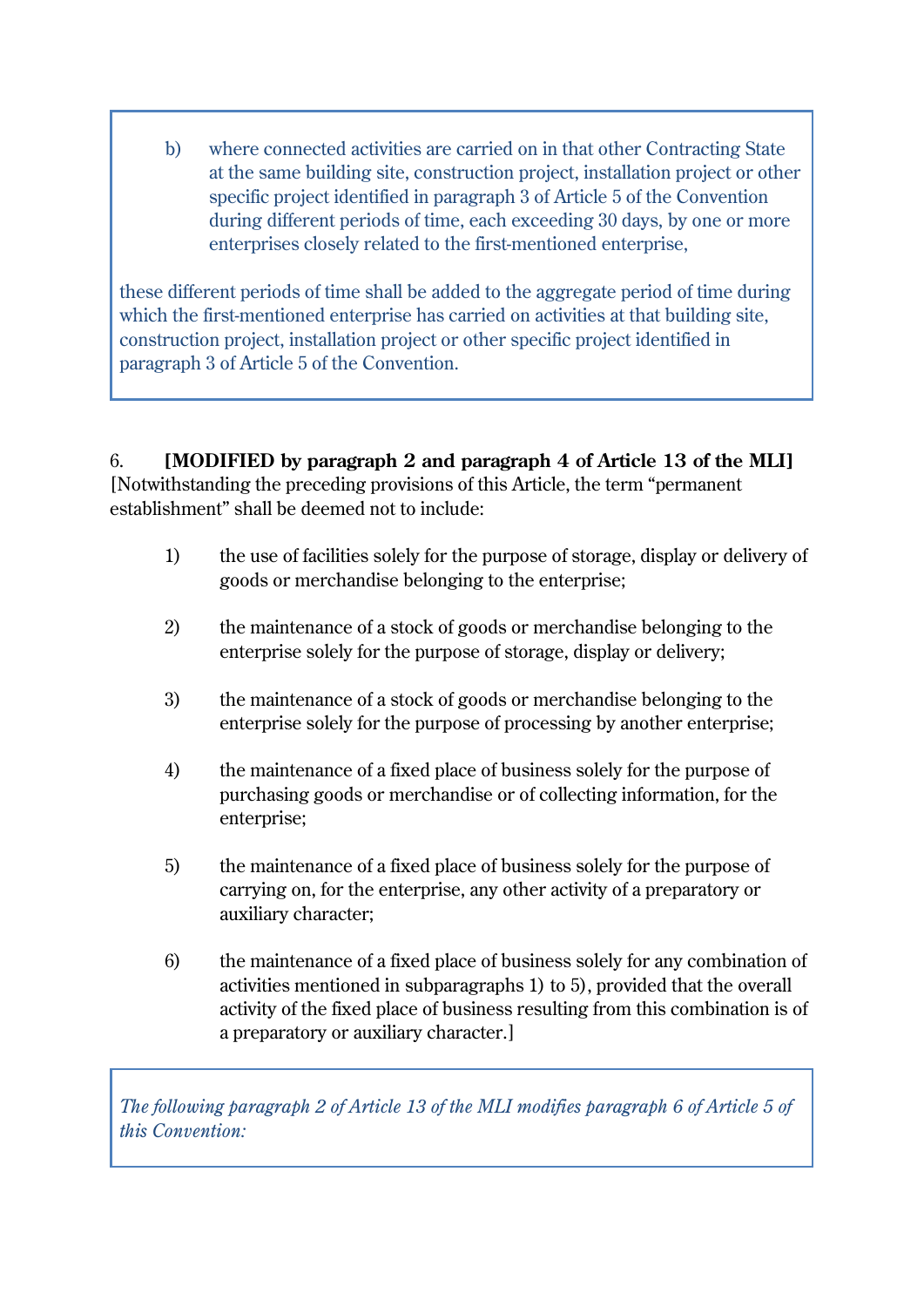#### ARTICLE 13 OF THE MLI – ARTIFICIAL AVOIDANCE OF PERMANENT ESTABLISHMENT STATUS THROUGH THE SPECIFIC ACTIVITY EXEMPTIONS (Option A)

Notwithstanding Article 5 of the Convention, the term "permanent establishment" shall be deemed not to include:

- a) the activities specifically listed in paragraph 6 of Article 5 of the Convention as activities deemed not to constitute a permanent establishment, whether or not that exception from permanent establishment status is contingent on the activity being of a preparatory or auxiliary character;
- b) the maintenance of a fixed place of business solely for the purpose of carrying on, for the enterprise, any activity not described in subparagraph a);
- c) the maintenance of a fixed place of business solely for any combination of activities mentioned in subparagraphs a) and b),

provided that such activity or, in the case of subparagraph c), the overall activity of the fixed place of business, is of a preparatory or auxiliary character.

*The following paragraph 4 of Article 13 of the MLI applies to paragraph 6 of Article 5 of this Convention as modified by paragraph 2 of Article 13 of the MLI:*

Article 5 of the Convention, as modified by paragraph 2 of Article 13 of the MLI shall not apply to a fixed place of business that is used or maintained by an enterprise if the same enterprise or a closely related enterprise carries on business activities at the same place or at another place in the same Contracting State and:

- a) that place or other place constitutes a permanent establishment for the enterprise or the closely related enterprise under the provisions of Article 5 of the Convention; or
- b) the overall activity resulting from the combination of the activities carried on by the two enterprises at the same place, or by the same enterprise or closely related enterprises at the two places, is not of a preparatory or auxiliary character,

provided that the business activities carried on by the two enterprises at the same place, or by the same enterprise or closely related enterprises at the two places, constitute complementary functions that are part of a cohesive business operation.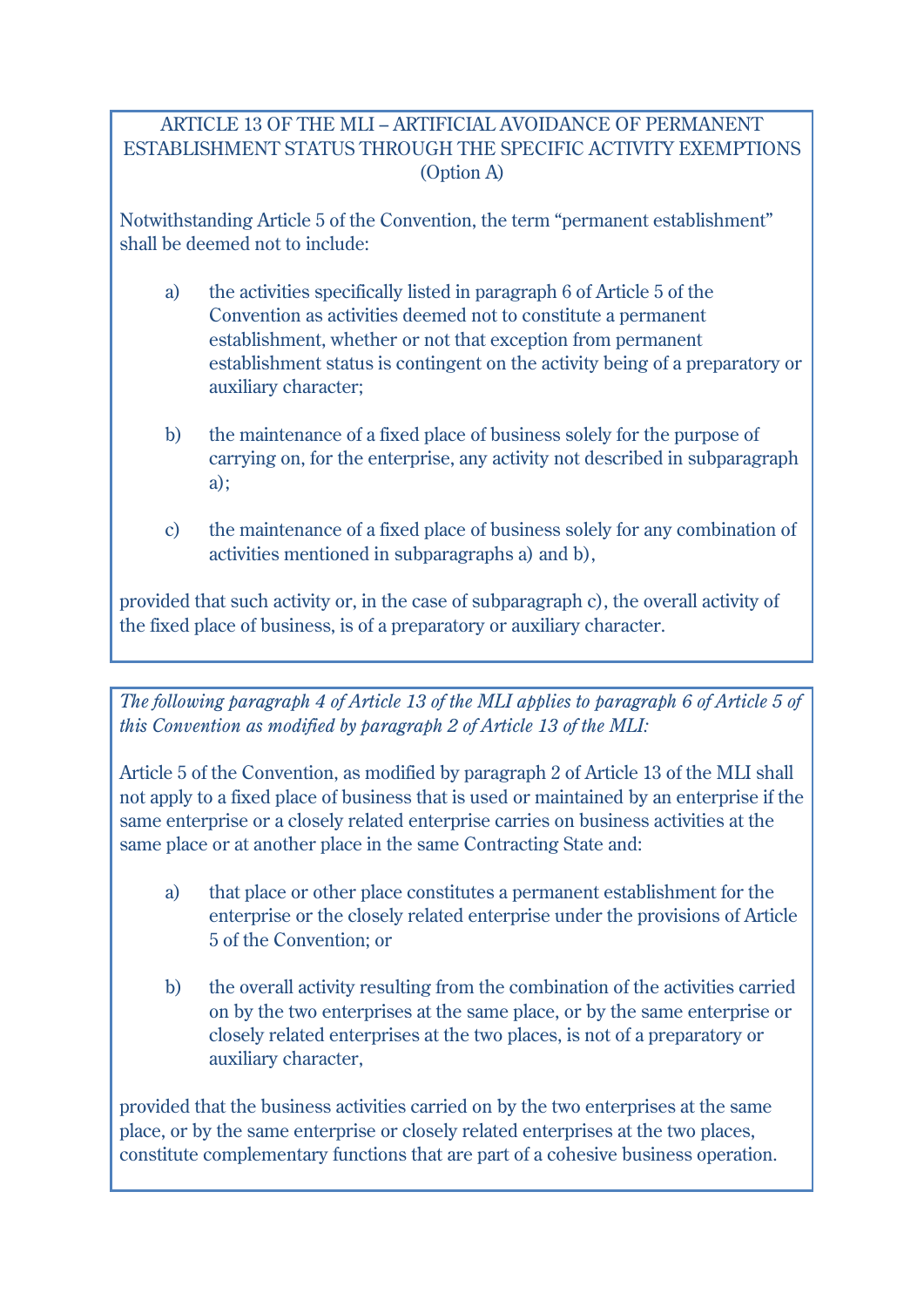7. **[REPLACED by paragraph 1 of Article 12 of the MLI]** [Notwithstanding the provisions of paragraphs 1 and 2, where a person – other than an agent of an independent status to whom paragraph 8 applies – is acting on behalf of an enterprise and has, and habitually exercises, in a Contracting State an authority to conclude contracts in the name of the enterprise, that enterprise shall be deemed to have a permanent establishment in that State in respect of any activities which that person undertakes for the enterprise, unless the activities of such person are limited to those mentioned in paragraph 6 which, if exercised through a fixed place of business, would not make this fixed place of business a permanent establishment under the provisions of that paragraph.]

*The following paragraph 1 of Article 12 of the MLI replaces paragraph 7 of Article 5 of this Convention:*

## ARTICLE 12 OF THE MLI – ARTIFICIAL AVOIDANCE OF PERMANENT ESTABLISHMENT STATUS THROUGH COMMISSIONNAIRE ARRANGEMENTS AND SIMILAR STRATEGIES

Notwithstanding Article 5 of the Convention, but subject to paragraph 2 of Article 12 of the MLI, where a person is acting in a Contracting State on behalf of an enterprise and, in doing so, habitually concludes contracts, or habitually plays the principal role leading to the conclusion of contracts that are routinely concluded without material modification by the enterprise, and these contracts are:

- a) in the name of the enterprise; or
- b) for the transfer of the ownership of, or for the granting of the right to use, property owned by that enterprise or that the enterprise has the right to use; or
- c) for the provision of services by that enterprise,

that enterprise shall be deemed to have a permanent establishment in that Contracting State in respect of any activities which that person undertakes for the enterprise unless these activities, if they were exercised by the enterprise through a fixed place of business of that enterprise situated in that Contracting State, would not cause that fixed place of business to be deemed to constitute a permanent establishment under the definition of permanent establishment included in the provisions of Article 5 of the Convention.

8. **[REPLACED by paragraph 2 of Article 12 of the MLI]** [An enterprise shall not be deemed to have a permanent establishment in a Contracting State merely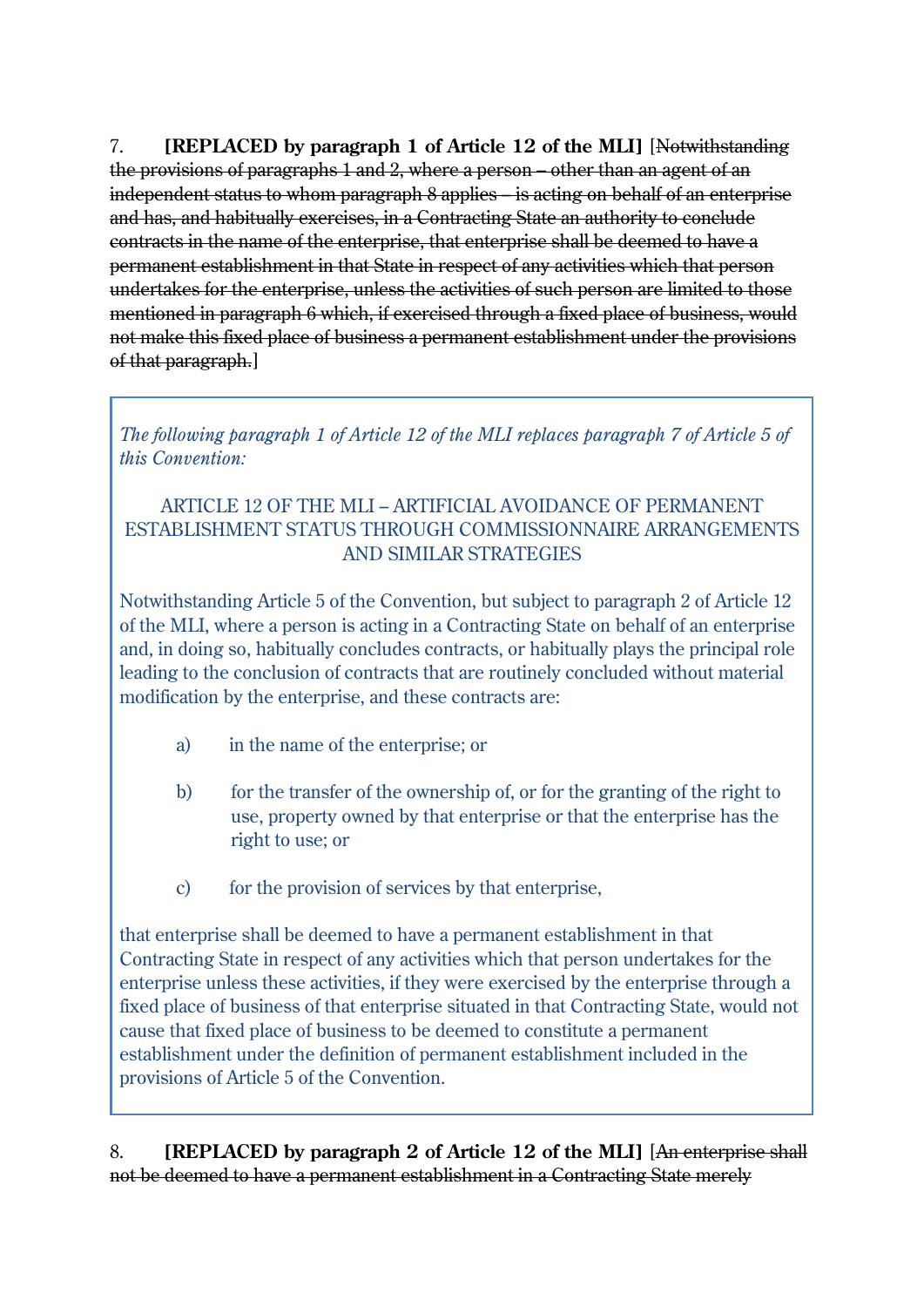because it carries on business in that State through a broker, general commission agent or any other agent of an independent status, provided that such persons are acting in the ordinary course of their business.]

*The following paragraph 2 of Article 12 of the MLI replaces paragraph 8 of Article 5 of this Convention:*

## ARTICLE 12 OF THE MLI – ARTIFICIAL AVOIDANCE OF PERMANENT ESTABLISHMENT STATUS THROUGH COMMISSIONNAIRE ARRANGEMENTS AND SIMILAR STRATEGIES

Paragraph 1 of Article 12 of the MLI shall not apply where the person acting in a Contracting State on behalf of an enterprise of the other Contracting State carries on business in the first-mentioned Contracting State as an independent agent and acts for the enterprise in the ordinary course of that business. Where, however, a person acts exclusively or almost exclusively on behalf of one or more enterprises to which it is closely related, that person shall not be considered to be an independent agent within the meaning of this paragraph with respect to any such enterprise.

9. The fact that a company which is a resident of a Contracting State controls or is controlled by a company which is a resident of the other Contracting State, or which carries on business in that other State (whether through a permanent establishment or otherwise), shall not of itself constitute either company a permanent establishment of the other.

*The following paragraph 1 of Article 15 of the MLI applies to provisions of this Convention:*

ARTICLE 15 OF THE MLI – DEFINITION OF A PERSON CLOSELY RELATED TO AN ENTERPRISE

For the purposes of the provisions of Article 5 of the Convention, a person is closely related to an enterprise if, based on all the relevant facts and circumstances, one has control of the other or both are under the control of the same persons or enterprises. In any case, a person shall be considered to be closely related to an enterprise if one possesses directly or indirectly more than 50 per cent of the beneficial interest in the other (or, in the case of a company, more than 50 per cent of the aggregate vote and value of the company's shares or of the beneficial equity interest in the company) or if another person possesses directly or indirectly more than 50 per cent of the beneficial interest (or, in the case of a company, more than 50 per cent of the aggregate vote and value of the company's shares or of the beneficial equity interest in the company) in the person and the enterprise.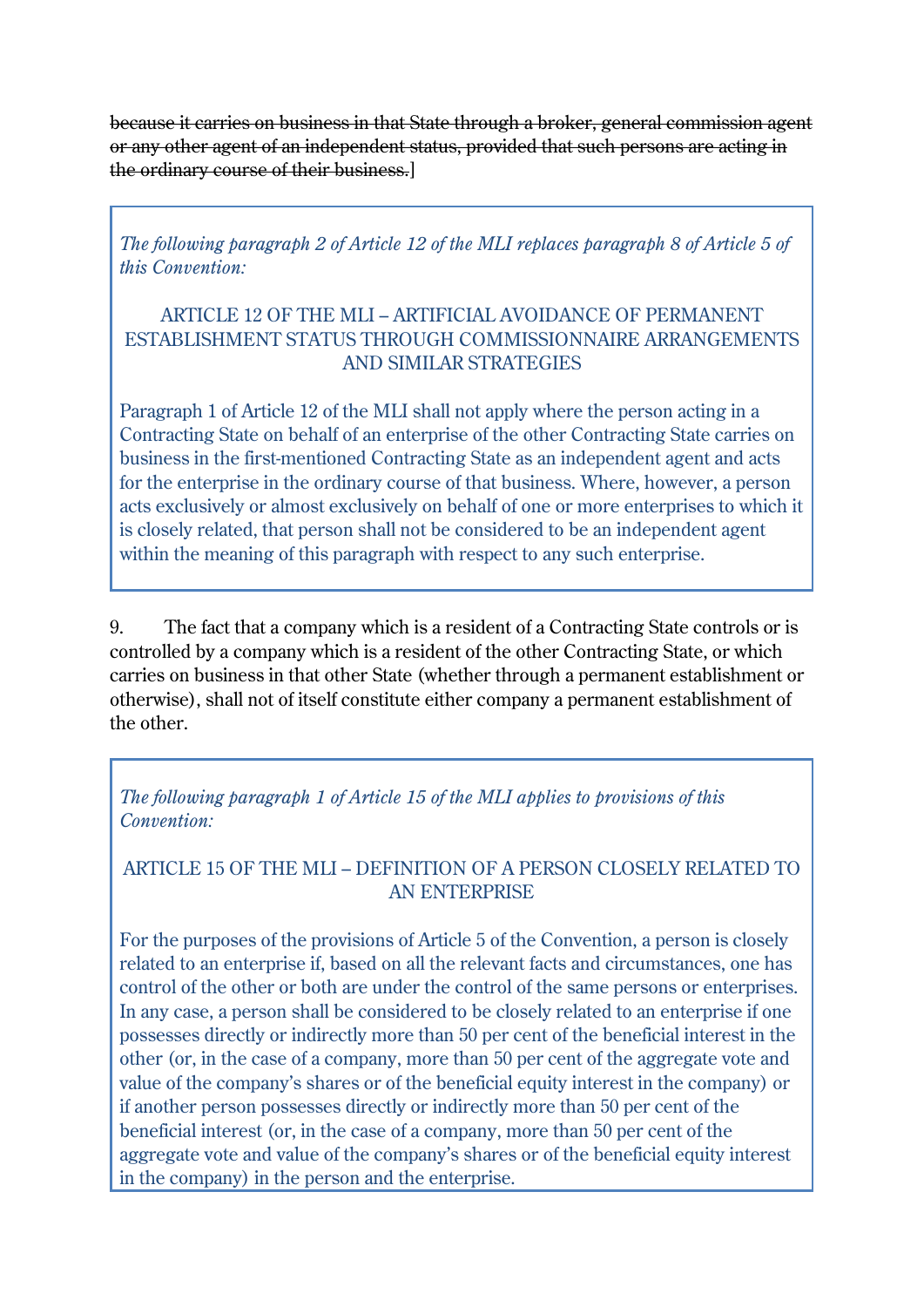# Chapter III **Taxation of Income**

## Article 6 **Income from Immovable Property**

1. Income derived by a resident of a Contracting State from immovable property (including income from agriculture or forestry) situated in the other Contracting State may be taxed in that other State.

2. The term "immovable property" shall have the meaning which it has under the law of the Contracting State in which the property in question is situated. The term shall in any case include property accessory to immovable property (including livestock and equipment used in agriculture and forestry), rights to which the provisions of general law respecting landed property apply, usufruct of immovable property and rights to variable or fixed payments as consideration for the working of, or the right to work, mineral deposits, sources and other natural resources; ships, aircraft and road vehicles shall not be regarded as immovable property.

3. The provisions of paragraph 1 shall apply to income derived from the direct use, letting, or use in any other form of immovable property.

4. The provisions of paragraphs 1 and 3 shall also apply to the income from immovable property of an enterprise and to income from immovable property used for the performance of independent personal services.

# Article 7 **Business Profit**

1. The profits of an enterprise of a Contracting State shall be taxable only in that State unless the enterprise carries on business in the other Contracting State through a permanent establishment situated therein. If the enterprise carries on business as aforesaid, the profits of the enterprise may be taxed in the other State but only so much of them as is attributable to that permanent establishment.

2. Subject to the provisions of paragraph 3, where an enterprise of a Contracting State carries on business in the other Contracting State through a permanent establishment situated therein, there shall in each Contracting State be attributed to that permanent establishment the profits which it might be expected to make if it were a distinct and separate enterprise engaged in the same or similar activities under the same or similar conditions and dealing wholly independently with the enterprise of which it is a permanent establishment.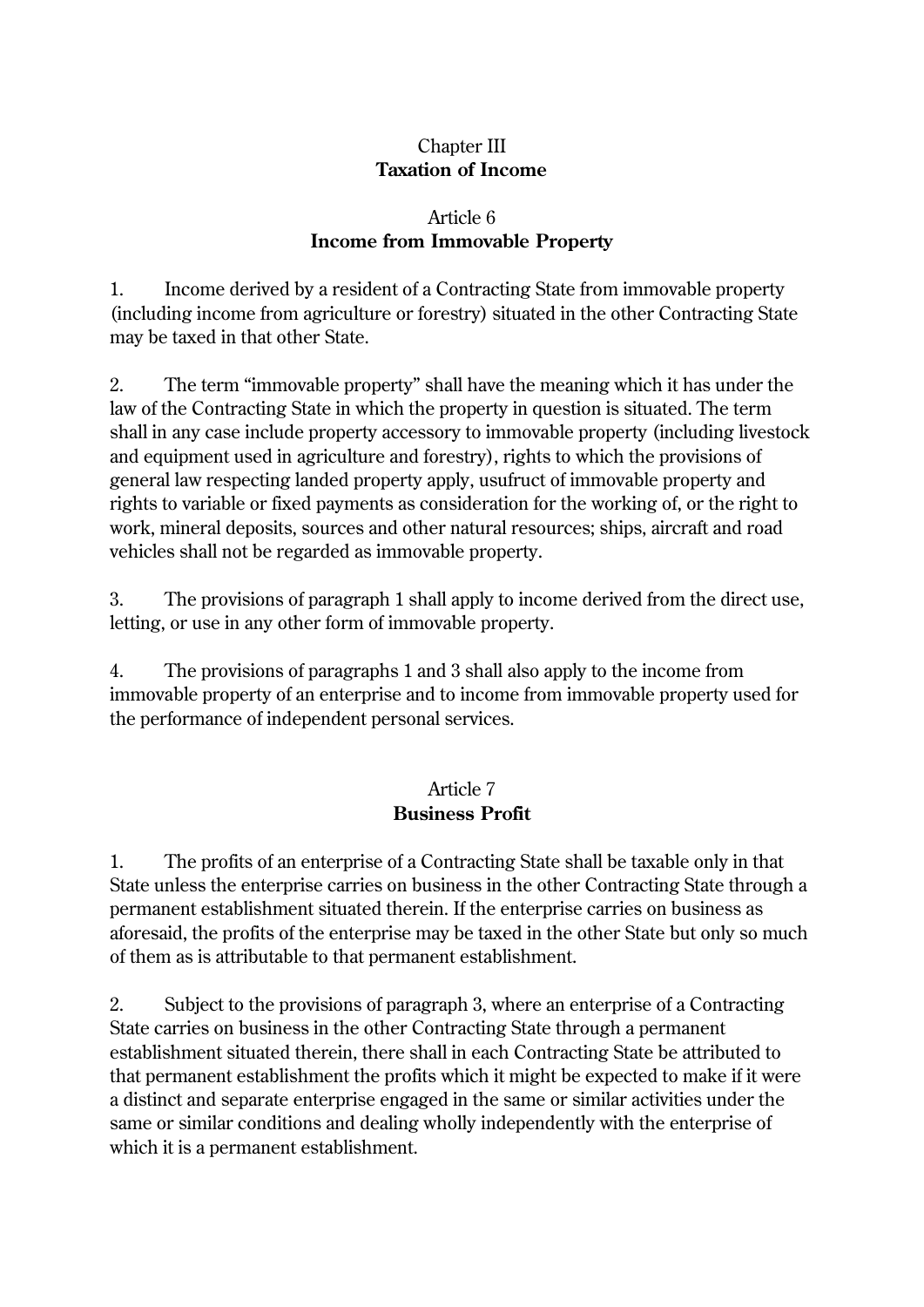3. In determining the profits of a permanent establishment, there shall be allowed as deductions expenses which are incurred for the purposes of the permanent establishment, including executive and general administrative expenses so incurred, whether in the State in which the permanent establishment is situated or elsewhere.

4. Insofar as it has been customary in a Contracting State to determine the profits to be attributed to a permanent establishment on the basis of an apportionment of the total profits of the enterprise to its various parts, nothing in paragraph 2 shall preclude that Contracting State from determining the profits to be taxed by such an apportionment as may be customary; the method of apportionment adopted shall, however, be such that the result shall be in accordance with the principles contained in this Article.

5. No profits shall be attributed to a permanent establishment by reason of the mere purchase by that permanent establishment of goods or merchandise for the enterprise.

6. For the purposes of the preceding paragraphs, the profits to be attributed to the permanent establishment shall be determined by the same method year by year unless there is good and sufficient reason to the contrary.

7. Where profits include items of income which are dealt with separately in other Articles of this Convention, then the provisions of those Articles shall not be affected by the provisions of this Article.

# Article 8 **International Traffic**

1. Profits of an enterprise of a Contracting State from the operation of ships, aircraft or road vehicles in international traffic shall be taxable only in that State.

2. Profits of an enterprise of a Contracting State from the use, maintenance or rental of containers (including trailers, barges and related equipment for the transport of containers) used for the transport of goods or merchandise by that enterprise in international traffic shall be taxable only in that State where such use, maintenance or rental is supplementary or incidental to the operation of ships, aircraft or road vehicles in international traffic.

3. The provisions of paragraphs 1 and 2 shall also apply to profits from the participation in a pool, a joint business or an international operating agency.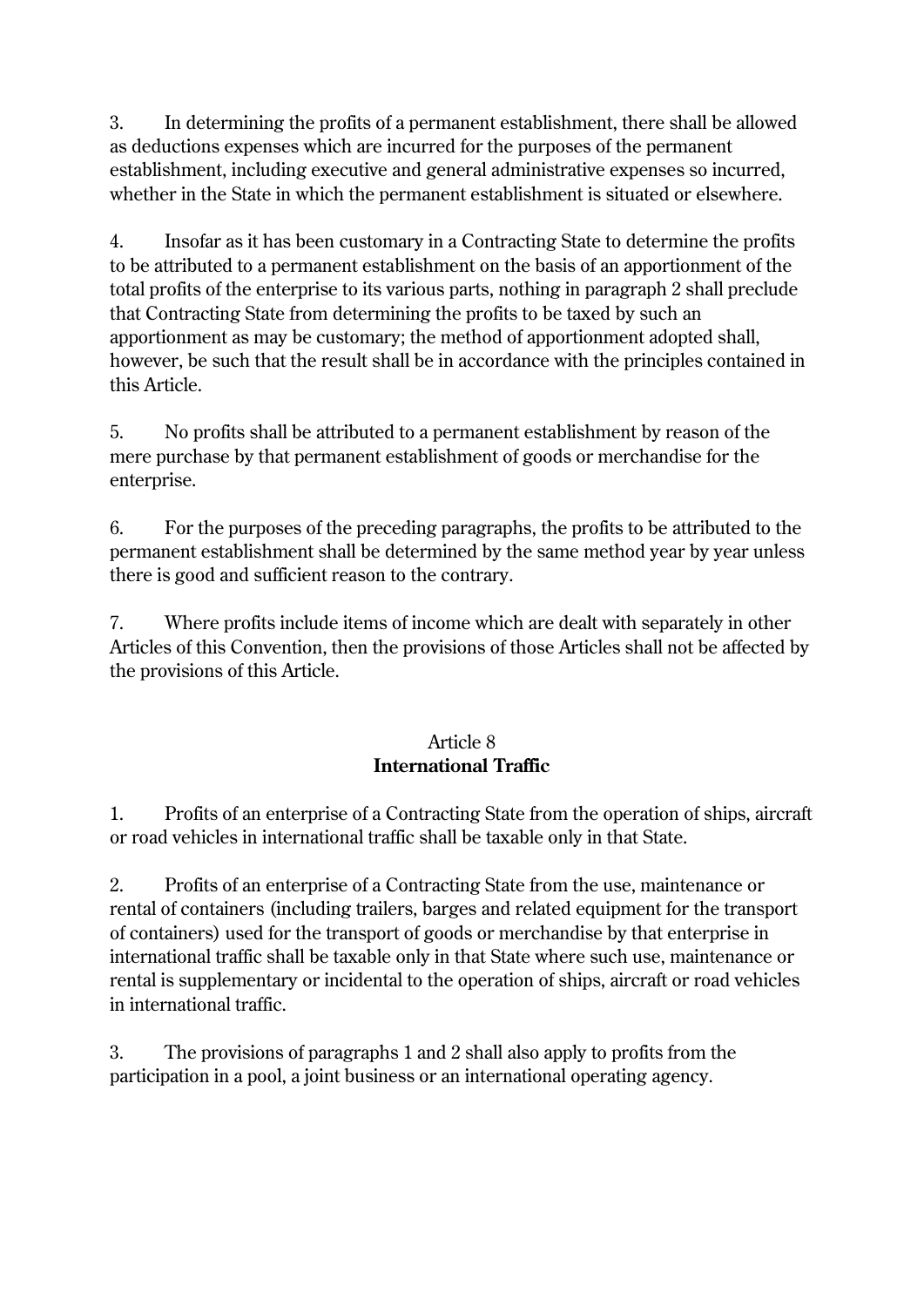#### Article 9 **Associated Enterprises**

## 1. Where

- 1) an enterprise of a Contracting State participates directly or indirectly in the management, control or capital of an enterprise of the other Contracting State, or
- 2) the same persons participate directly or indirectly in the management, control or capital of an enterprise of a Contracting State and an enterprise of the other Contracting State,

and in either case conditions are made or imposed between the two enterprises in their commercial or financial relations which differ from those which would be made between independent enterprises, then any profits which would, but for those conditions, have accrued to one of the enterprises, but, by reason of those conditions, have not so accrued, may be included in the profits of that enterprise and taxed accordingly.

2. Where a Contracting State includes in the profits of an enterprise of that State – and taxes accordingly – profits on which an enterprise of the other Contracting State has been charged to tax in that other State and the profits so included are profits which would have accrued to the enterprise of the first-mentioned State if the conditions made between the two enterprises had been those which would have been made between independent enterprises, then that other State shall make an appropriate adjustment to the amount of the tax charged therein on those profits. In determining such adjustment, due regard shall be had to the other provisions of this Convention and the competent authorities of the Contracting States shall if necessary consult each other.

#### Article 10 **Dividends**

1. Dividends paid by a company which is a resident of a Contracting State to a resident of the other Contracting State may be taxed in that other State.

2. However, such dividends may also be taxed in the Contracting State of which the company paying the dividends is a resident and according to the laws of that State, but if the beneficial owner of the dividends is a resident of the other Contracting State, the tax so charged shall not exceed:

1) **[MODIFIED by paragraph 1 of Article 8 of the MLI]** [5 per cent of the gross amount of the dividends if the beneficial owner is a company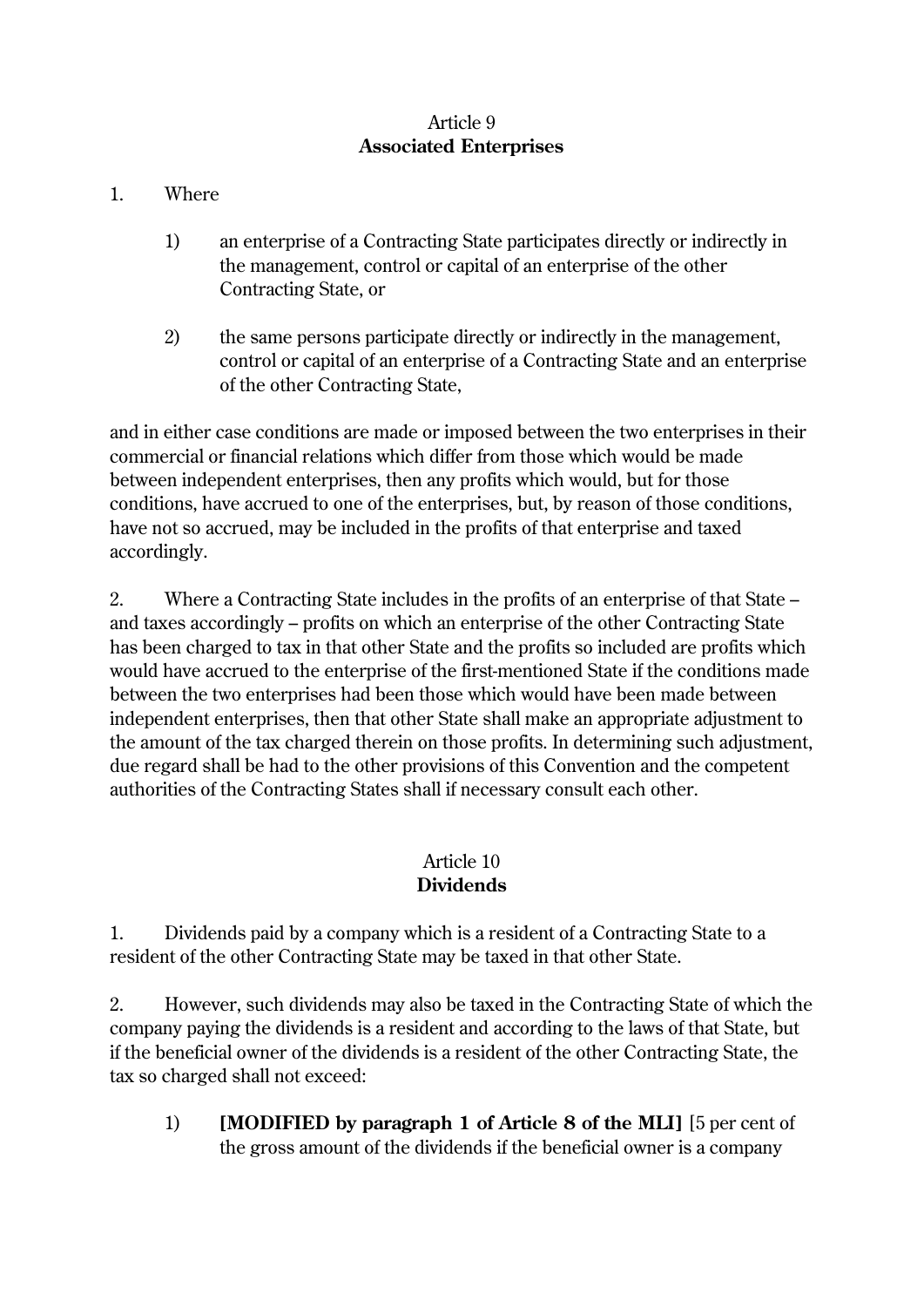(other than a partnership) which holds directly at least 25 per cent of the capital of the company paying the dividends];

*The minimum holding period provided in the following paragraph 1 of Article 8 of the MLI replaces the minimum holding period in subparagraph 1) of paragraph 2 of Article 10 of this Convention:*

ARTICLE 8 OF THE MLI – DIVIDEND TRANSFER TRANSACTIONS

Subparagraph 1) of paragraph 2 of Article 10 of the Convention shall apply only if the ownership conditions described in those provisions are met throughout a 365 day period that includes the day of the payment of the dividends (for the purpose of computing that period, no account shall be taken of changes of ownership that would directly result from a corporate reorganisation, such as a merger or divisive reorganisation, of the company that holds the shares or that pays the dividends).

2) 15 per cent of the gross amount of the dividends in all other cases.

This paragraph shall not affect the taxation of the company in respect of the profits out of which the dividends are paid.

3. Notwithstanding the provisions of paragraph 2, where dividends are derived and beneficially owned by the Government of a Contracting State, such dividends shall be taxable only in that State. For the purposes of this paragraph, the term "Government of a Contracting State" shall include:

- 1) In Norway:
	- (1) the Central Bank of Norway;
	- (2) the Government Pension Fund Global; and
	- (3) any entity wholly or mainly owned or established by the Government of Norway as may be agreed from time to time between the competent authorities of the Contracting States;
- 2) In Serbia:
	- (1) the National Bank of Serbia; and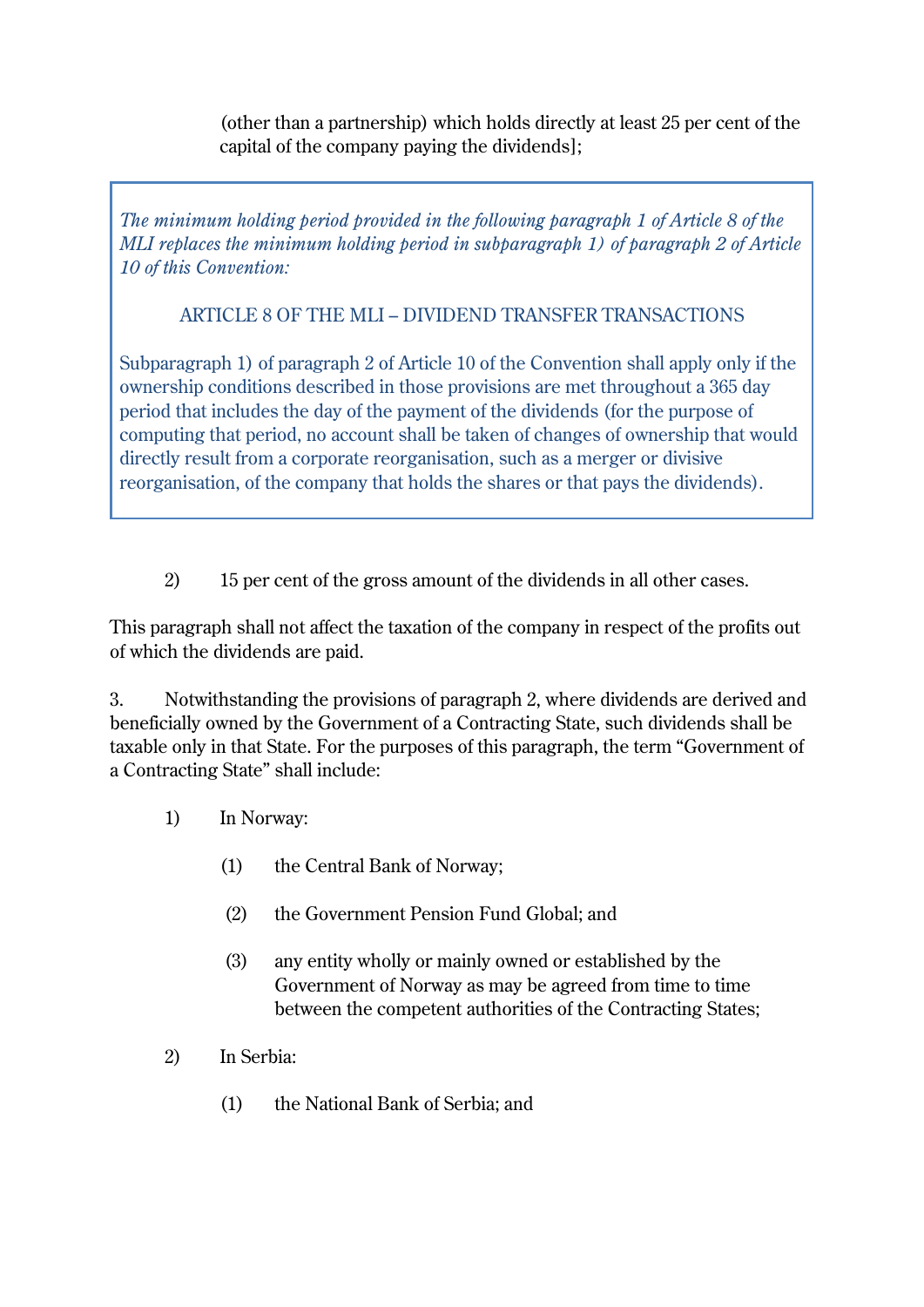(2) any entity wholly or mainly owned or established by the Government of Serbia as may be agreed from time to time between the competent authorities of the Contracting States.

4. The term "dividends" as used in this Article means income from shares or other rights, not being debt-claims, participating in profits, as well as income from other corporate rights that is subjected to the same taxation treatment as income from shares by the laws of the State of which the company making the distribution is a resident, and income from arrangements carrying the right to participate in profits to the extent so characterized under the laws of the Contracting State in which the income arises.

5. The provisions of paragraphs 1 and 2 shall not apply if the beneficial owner of the dividends, being a resident of a Contracting State, carries on business in the other Contracting State of which the company paying the dividends is a resident through a permanent establishment situated therein, or performs in that State independent personal services from a fixed base situated therein, and the holding in respect of which the dividends are paid is effectively connected with such permanent establishment or fixed base. In such case the provisions of Article 7 or Article 14, as the case may be, shall apply.

6. Where a company which is a resident of a Contracting State derives profits or income from the other Contracting State, that other State may not impose any tax on the dividends paid by the company, except insofar as such dividends are paid to a resident of that other State or insofar as the holding in respect of which the dividends are paid is effectively connected with a permanent establishment or a fixed base situated in that other State, nor subject the company's undistributed profits to a tax on the company's undistributed profits, even if the dividends paid or the undistributed profits consist wholly or partly of profits or income arising in such other State.

7. **[REPLACED by paragraph 1 of Article 7 of the MLI]** [The provisions of this Article shall not apply if it was the main purpose or one of the main purposes of any person concerned with the creation or assignment of the shares or other rights in respect of which the dividends are paid to take advantage of this Article by means of that creation or assignment.]

#### Article 11 **Interest**

1. Interest arising in a Contracting State and paid to a resident of the other Contracting State may be taxed in that other State.

2. However, such interest may also be taxed in the Contracting State in which it arises and according to the laws of that State, but if the beneficial owner of the interest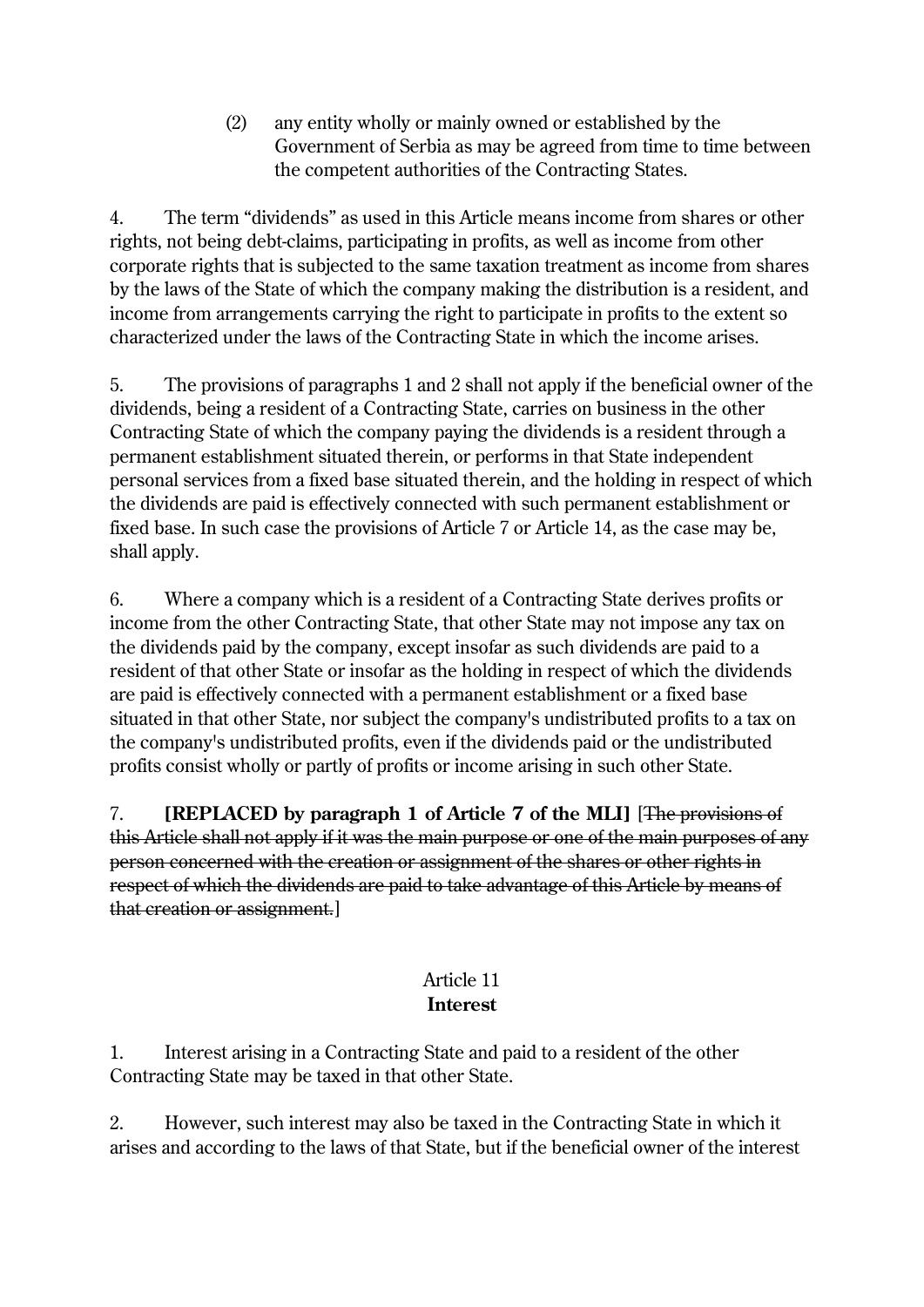is a resident of the other contracting State, the tax so charged shall not exceed 10 per cent of the gross amount of the interest.

3. Notwithstanding the provisions of paragraph 2, interest arising in a Contracting State and paid to a resident of the other Contracting State shall be taxable only in that other State if the recipient is the beneficial owner of such interest and such interest is derived by:

- 1) the Government of the other Contracting State or political subdivisions or local authorities thereof;
- 2) the Central or National Bank of the other Contracting State;
- 3) a financial institution controlled or mainly owned by the Government of the other Contracting State or political subdivisions or local authorities thereof.

4. The term "interest" as used in this Article means income from debt-claims of every kind, whether or not secured by mortgage and whether or not carrying a right to participate in the debtor's profit, and in particular, income from government securities and income from bonds or debentures, including premiums and prizes attaching to such securities, bonds or debentures. Penalty charges for late payment shall not be regarded as interest for the purpose of this Article.

5. The provisions of paragraphs 1 and 2 shall not apply if the beneficial owner of the interest, being a resident of a Contracting State, carries on business in the other Contracting State in which the interest arises, through a permanent establishment situated therein, or performs in that other State independent personal services from a fixed base situated therein, and the debt-claim in respect of which the interest is paid is effectively connected with such permanent establishment or fixed base. In such case the provisions of Article 7 or Article 14, as the case may be, shall apply.

6. Interest shall be deemed to arise in a Contracting State when the payer is a resident of that State. Where, however, the person paying the interest, whether he is a resident of a Contracting State or not, has in a Contracting State a permanent establishment or a fixed base in connection with which the indebtedness on which the interest is paid was incurred, and such interest is borne by such permanent establishment or fixed base, then such interest shall be deemed to arise in the State in which the permanent establishment or fixed base is situated.

7. Where, by reason of a special relationship between the payer and the beneficial owner or between both of them and some other person, the amount of the interest, having regard to the debt-claim for which it is paid, exceeds the amount which would have been agreed upon by the payer and the beneficial owner in the absence of such relationship, the provisions of this Article shall apply only to the last-mentioned amount.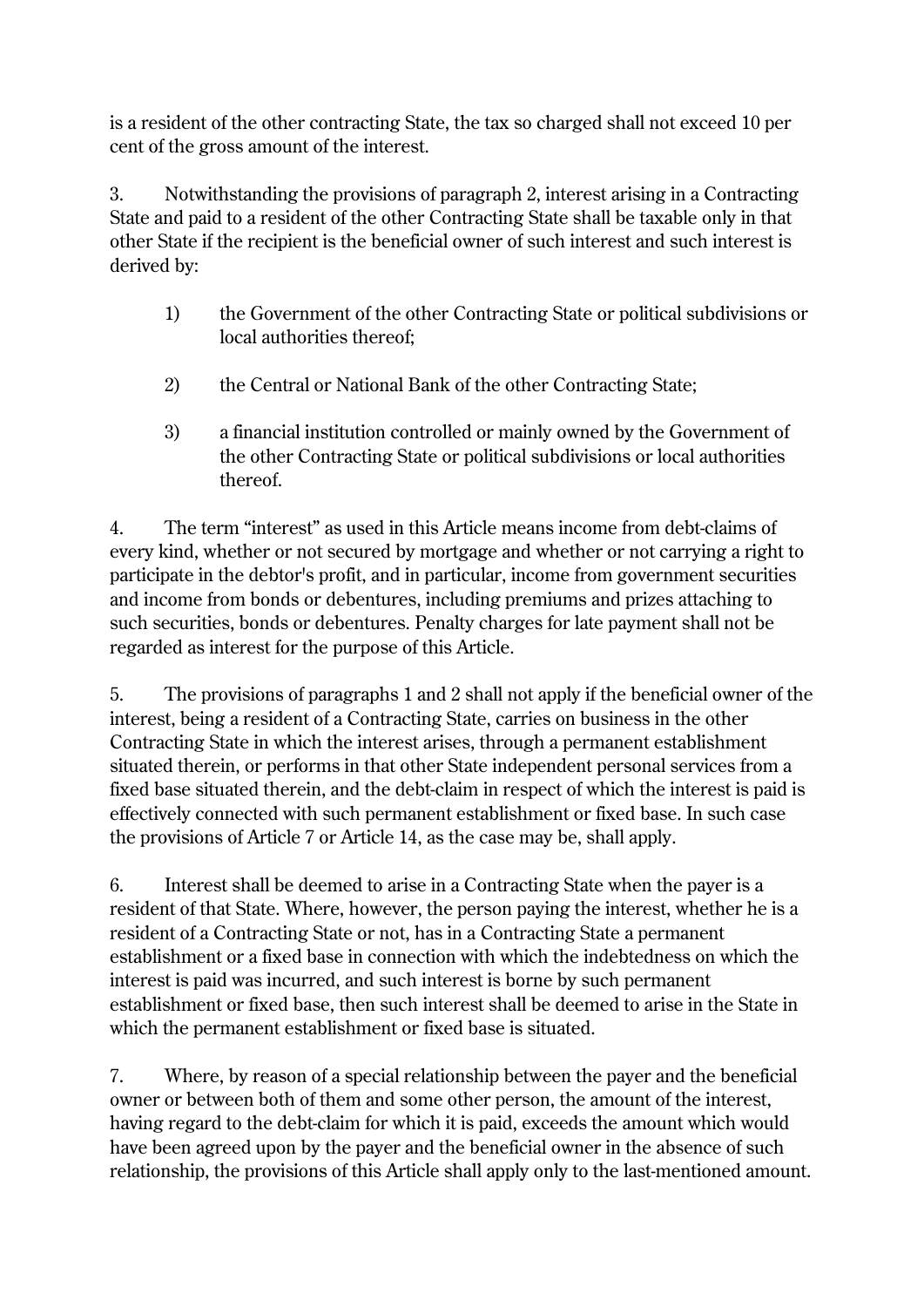In such case, the excess part of the payments shall remain taxable according to the laws of each Contracting State, due regard being had to the other provisions of this Convention.

8. **[REPLACED by paragraph 1 of Article 7 of the MLI]** [The provisions of this Article shall not apply if it was the main purpose or one of the main purposes of any person concerned with the creation or assignment of the debt-claim in respect of which the interest is paid to take advantage of this Article by means of that creation or assignment.]

# Article 12 **Royalties**

1. Royalties arising in a Contracting State and paid to a resident of the other Contracting State may be taxed in that other State.

2. However, such royalties may also be taxed in the Contracting State in which they arise and according to the laws of that State, but if the beneficial owner of the royalties is a resident of the other Contracting State, the tax so charged shall not exceed:

- 1) 5 per cent of the gross amount of the royalties within the meaning of subparagraph 1) of paragraph 3 of this Article;
- 2) 10 per cent of the gross amount of the royalties within the meaning of subparagraph 2) of paragraph 3 of this Article.

3. The term "royalties" as used in this Article means payments of any kind received as a consideration:

- 1) for the use of, or the right to use any copyright of literary, artistic or scientific work including cinematograph films or films or tapes used for radio or television broadcasting;
- 2) for the use of, or the right to use, any patent, trade mark, design or model, plan, secret formula or process, or for the use of, or the right to use, industrial, commercial, or scientific equipment, or for information concerning industrial, commercial or scientific experience.

4. The provisions of paragraphs 1 and 2 shall not apply if the beneficial owner of the royalties, being a resident of a Contracting State, carries on business in the other Contracting State in which the royalties arise through a permanent establishment situated therein, or performs in that other State independent personal services from a fixed base situated therein, and the right or property in respect of which the royalties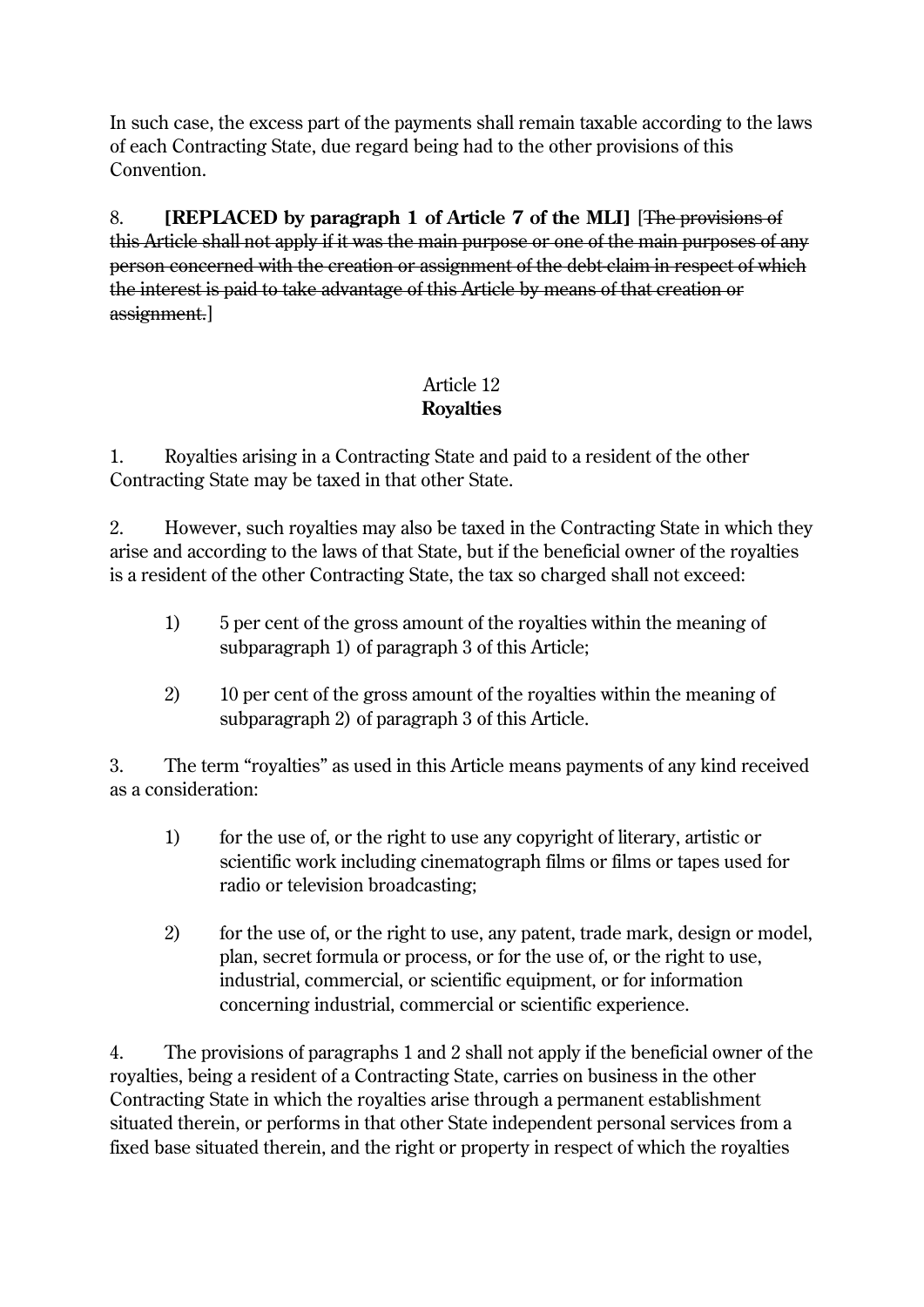are paid is effectively connected with such permanent establishment or fixed base. In such case the provisions of Article 7 or Article 14, as the case may be, shall apply.

5. Royalties shall be deemed to arise in a Contracting State when the payer is a resident of that State. Where, however, the person paying the royalties, whether he is a resident of a Contracting State or not, has in a Contracting State a permanent establishment or a fixed base in connection with which the liability to pay the royalties was incurred, and such royalties are borne by such permanent establishment or fixed base, then such royalties shall be deemed to arise in the State in which the permanent establishment or fixed base is situated.

6. Where, by reason of a special relationship between the payer and the beneficial owner or between both of them and some other person, the amount of the royalties, having regard to the use, right or information for which they are paid, exceeds the amount which would have been agreed upon by the payer and the beneficial owner in the absence of such relationship, the provisions of this Article shall apply only to the last-mentioned amount. In such case, the excess part of the payments shall remain taxable according to the laws of each Contracting State, due regard being had to the other provisions of this Convention.

7. **[REPLACED by paragraph 1 of Article 7 of the MLI]** [The provisions of this Article shall not apply if it was the main purpose or one of the main purposes of any person concerned with the creation or assignment of the rights in respect of which the royalties are paid to take advantage of this Article by means of that creation or assignment.]

# Article 13 **Capital Gains**

1. Gains derived by a resident of a Contracting State from the alienation of immovable property referred to in Article 6 and situated in the other Contracting State may be taxed in that other State.

2. Gains from the alienation of movable property forming part of the business property of a permanent establishment which an enterprise of a Contracting State has in the other Contracting State or of movable property pertaining to a fixed base available to a resident of a Contracting State in the other Contracting State for the purpose of performing independent personal services, including such gains from the alienation of such a permanent establishment (alone or with the whole enterprise) or of such fixed base, may be taxed in that other State.

3. Gains derived by an enterprise of a Contracting State from the alienation of ships, aircraft or road vehicles operated in international traffic, or movable property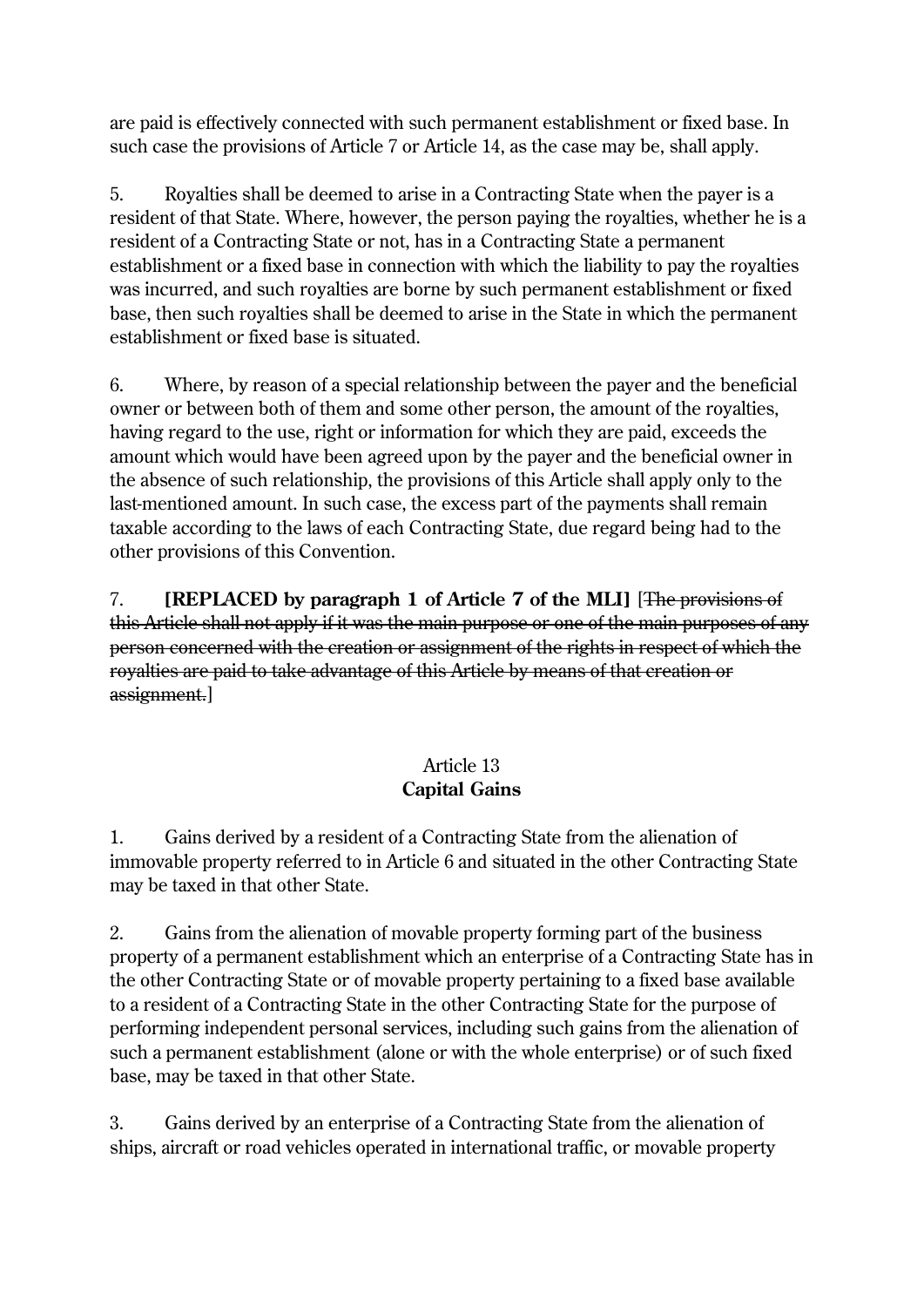pertaining to the operation of such ships, aircraft or road vehicles, shall be taxable only in that State.

4. Gains derived by an enterprise of a Contracting State from the alienation of containers (including trailers, barges and related equipment for the transport of containers) as referred to in paragraph 2 of Article 8 shall be taxable only in that State, irrespective of whether such containers form part of the business property of a permanent establishment which that enterprise has in the other Contracting State.

5. Gains derived by a resident of a Contracting State from the alienation of shares or comparable interests of any kind deriving more than 50 per cent of their value directly or indirectly from immovable property situated in the other Contracting State may be taxed in that other State.

6. Gains from the alienation of any property, other than that referred to in paragraphs 1, 2, 3, 4 and 5 shall be taxable only in the Contracting State of which the alienator is a resident.

# Article 14 **Independent Personal Services**

1. Income derived by a resident of a Contracting State in respect of professional services or other activities of an independent character shall be taxable only in that State, unless:

- 1) he has a fixed base regularly available to him in the other Contracting State for the purpose of performing his activities; in that case, only so much of the income as is attributable to that fixed base may be taxed in that other Contracting State; or
- 2) his stay in the other Contracting State is for a period or periods amounting to or exceeding in the aggregate 183 days in any twelve month period commencing or ending in the fiscal year concerned; in that case, only so much of the income as is derived from his activities performed in that other Contracting State may be taxed in that other State.

2. The term "professional services" includes especially independent scientific, literary, artistic, educational or teaching activities as well as the independent activities of physicians, lawyers, engineers, architects, dentists and accountants.

## Article 15 **Dependent Personal Services**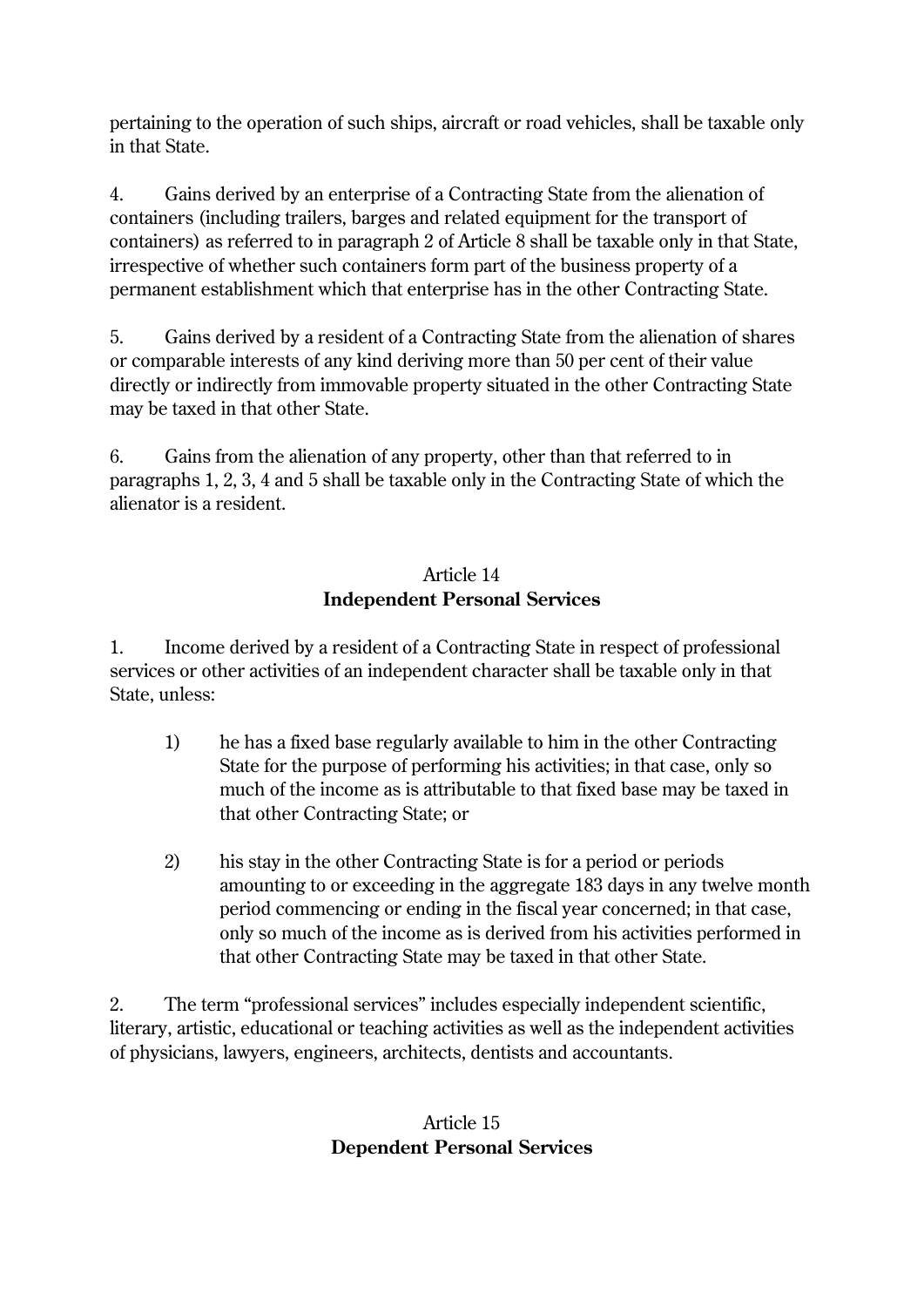1. Subject to the provisions of Articles 16, 18 and 19, salaries, wages and other similar remuneration derived by a resident of a Contracting State in respect of an employment shall be taxable only in that State unless the employment is exercised in the other Contracting State. If the employment is so exercised, such remuneration as is derived therefrom may be taxed in that other State.

2. Notwithstanding the provisions of paragraph 1, remuneration derived by a resident of a Contracting State in respect of an employment exercised in the other Contracting State shall be taxable only in the first-mentioned State if:

- 1) the recipient is present in the other State for a period or periods not exceeding in the aggregate 183 days in any twelve months period commencing or ending in the fiscal year concerned, and
- 2) the remuneration is paid by, or on behalf of, an employer who is not a resident of the other State, and
- 3) the remuneration is not borne by a permanent establishment or a fixed base which the employer has in that other State, and
- 4) the employment is not a case of hiring out of labour.

3. Notwithstanding the preceding provisions of this Article, remuneration derived in respect of an employment exercised aboard a ship, aircraft or road vehicle operated in international traffic shall be taxable only in the State of which the recipient is a resident.

4. Notwithstanding the preceding provisions of this Article, remuneration derived by a resident of a Contracting State in respect of an employment directly connected with a building site or construction or installation project in the other Contracting State which does not constitute a permanent establishment of the employer paying the remuneration, or on whose behalf the remuneration is paid, under the provisions of paragraph 3 of Article 5, shall be taxable only in the first-mentioned State.

# Article16 **Directors' Fees**

Directors' fees and other similar payments derived by a resident of a Contracting State in his capacity as a member of the board of directors or of a similar organ of a company which is a resident of the other Contracting State may be taxed in that other State.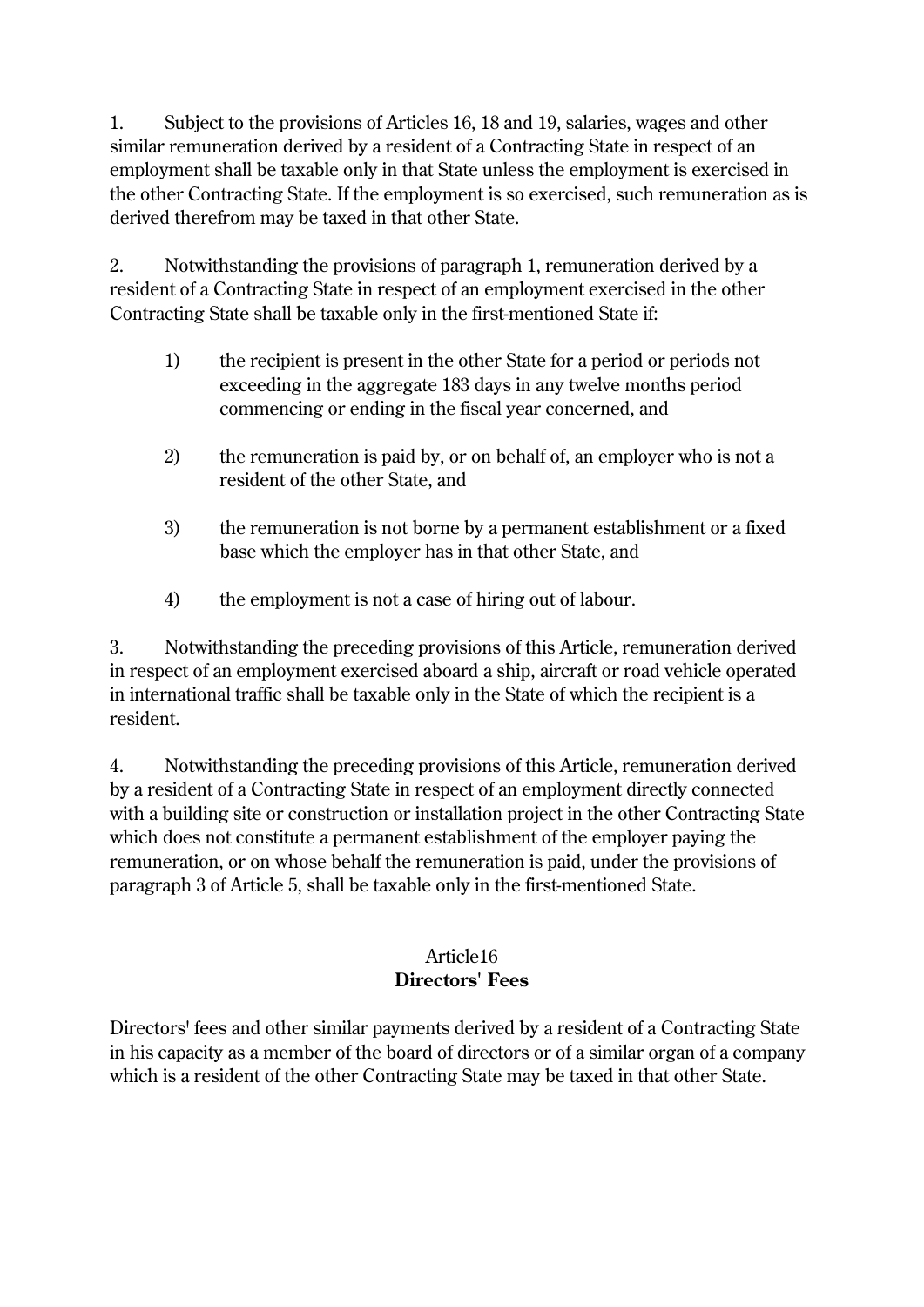#### Article 17 **Entertainers and Sportspersons**

1. Notwithstanding the provisions of Articles 7, 14 and 15, income derived by a resident of a Contracting State as an entertainer, such as a theatre, motion picture, radio or television artiste, or a musician, or as a sportsperson, from that resident's personal activities as such exercised in the other Contracting State, may be taxed in that other State.

2. Where income in respect of personal activities exercised by an entertainer or a sportsperson acting as such accrues not to the entertainer or sportsperson himself but to another person, that income may, notwithstanding the provisions of Articles 7, 14 and 15, be taxed in the Contracting State in which the activities of the entertainer or sportsperson are exercised.

3. The provisions of paragraphs 1 and 2 shall not apply to income derived from activities performed in a Contracting State by entertainers or sportspersons if the visit to that State is wholly or mainly supported by public funds of one or both of the Contracting States or political subdivisions or local authorities thereof or if the activities are exercised within the framework of a cultural or sports exchange programme approved by both Contracting States. In such a case, the income is taxable only in the Contracting State in which the entertainer or sportsperson is a resident.

## Article 18

## **Pensions, Annuities, Payments under a Social Security System and Alimony**

1. Pensions, annuities and other similar payments, including payments under a social security system, arising in a Contracting State and paid to a resident of the other Contracting State, may be taxed in that other State.

2. However, such payments may also be taxed in the State in which they arise, but the tax so charged shall not exceed 15 per cent of the gross amount of the payments.

3. The term "annuity" means a stated sum payable to an individual periodically at stated times during his life or during a specified or ascertainable period of time under an obligation to make the payments in return for adequate and full consideration in money or money's worth.

4. Alimony and other maintenance payments paid to a resident of a Contracting State shall be taxable only in that State. However, any alimony or other maintenance payments paid by a resident of a Contracting State to a resident of the other Contracting State shall, to the extent it is not allowable as a relief to the payer, be taxable only in the first-mentioned State.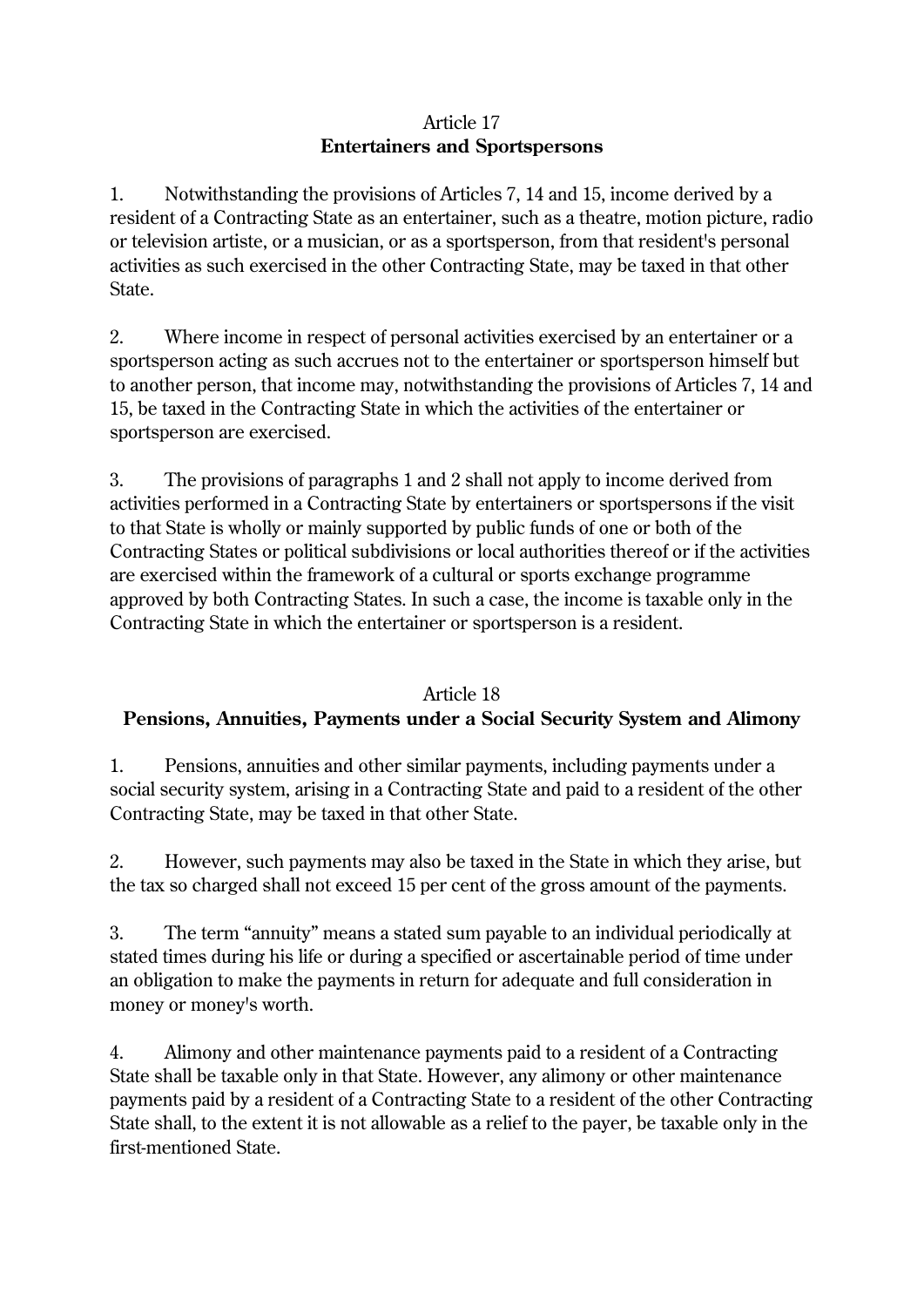## Article 19 **Government Service**

1.

- 1) Salaries, wages and other similar remuneration, other than a pension, paid by a Contracting State or a political subdivision or a local authority thereof to an individual in respect of services rendered to that State or subdivision or authority shall be taxable only in that State.
- 2) However, such salaries, wages and other similar remuneration shall be taxable only in the other Contracting State if the services are rendered in that State and the individual is a resident of that State who:
	- is a national of that State; or
	- did not become a resident of that State solely for the purpose of rendering the services.

2. The provisions of Articles 15, 16 and 17 shall apply to salaries, wages and other similar remuneration, in respect of services rendered in connection with a business carried on by a Contracting State or a political subdivision or a local authority thereof.

#### Article 20 **Students**

Payments which a student or business apprentice who is or was immediately before visiting a Contracting State a resident of the other Contracting State and who is present in the first-mentioned State solely for the purpose of his education or training receives for the purpose of his maintenance, education or training shall not be taxed in that State, provided that such payments arise from sources outside that State.

#### Article 21 **Offshore Activities**

1. The provisions of this Article shall apply notwithstanding any other provision of this Convention.

2. A person who is a resident of a Contracting State and carries on activities offshore in the other Contracting State in connection with the exploration or exploitation of the seabed or subsoil or their natural resources situated in that other State shall, subject to paragraphs 3 and 4 of this Article, be deemed in relation to those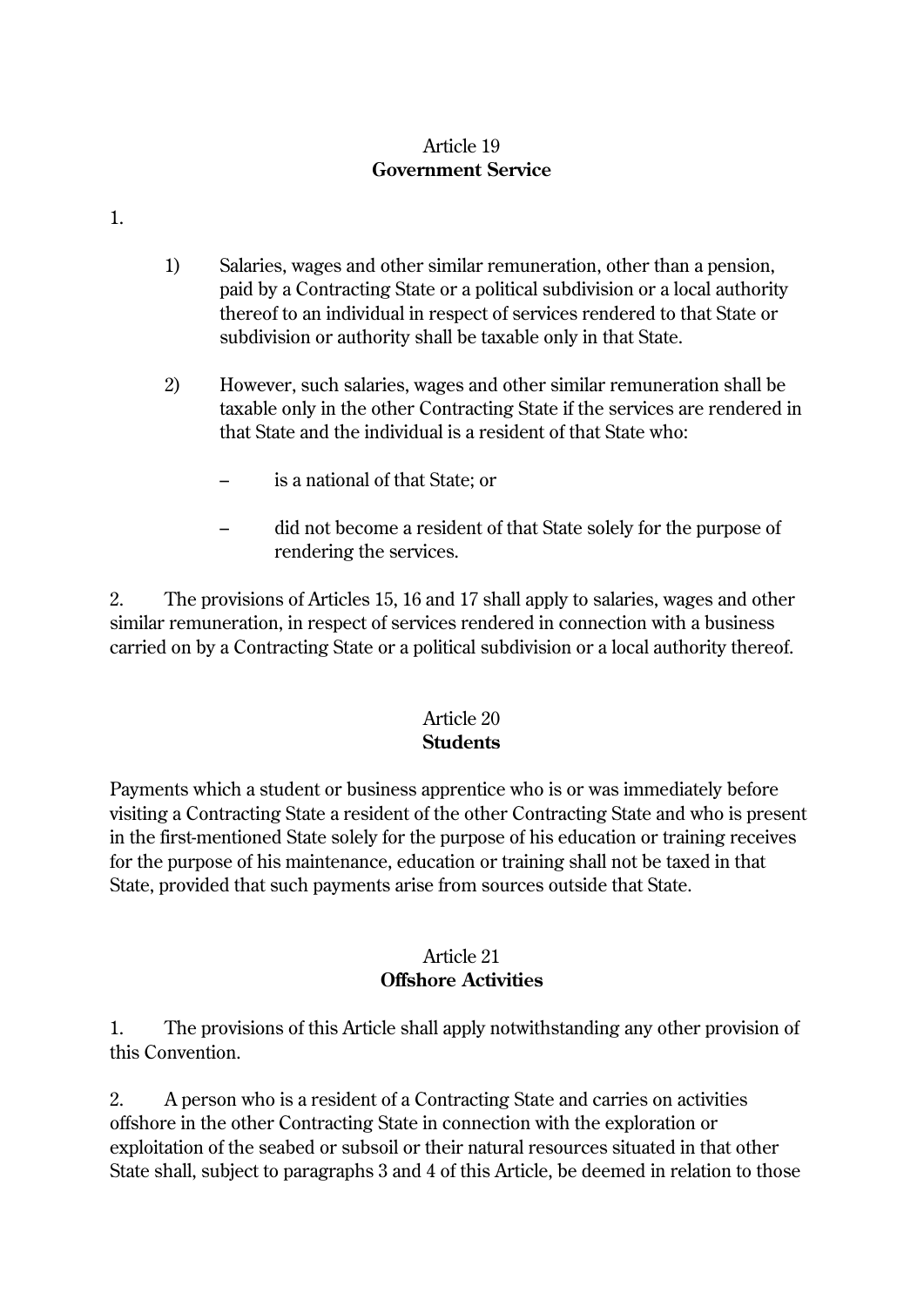activities to be carrying on business in that other State through a permanent establishment situated therein.

3. The provisions of paragraph 2 and sub-paragraph 2) of paragraph 6 shall not apply where the activities are carried on for a period not exceeding 30 days in the aggregate in any twelve months period commencing or ending in the fiscal year concerned. However, for the purposes of this paragraph:

- 1) activities carried on by an enterprise associated with another enterprise shall be regarded as carried on by the enterprise with which it is associated if the activities in question are substantially the same as those carried on by the last-mentioned enterprise;
- 2) an enterprise shall be associated with another enterprise if one is controlled directly or indirectly by the other, or both are controlled directly or indirectly by the same persons, regardless of whether or not these persons are residents of one of the Contracting States.

4. Profits derived by an enterprise of a Contracting State from the transportation of supplies or personnel to a location, or between locations, where activities in connection with the exploration or exploitation of the seabed or subsoil or their natural resources are being carried on in a Contracting State, or from the operation of tugboats and other vessels auxiliary to such activities, shall be taxable only in the Contracting State of which the enterprise is a resident.

5. 1) subject to the provisions of sub-paragraph 2) of this paragraph, salaries, wages and other similar remuneration derived by a resident of a Contracting State in respect of an employment connected with the exploration or exploitation of the seabed or subsoil or their natural resources situated in the other Contracting State may, to the extent that the duties are performed offshore in that other State, be taxed in that other State. However, such remuneration shall be taxable only in the first-mentioned State if the employment is carried on offshore for an employer who is not a resident of the other State and provided that the employment is carried on for a period or periods not exceeding in the aggregate 30 days in any twelve-month period commencing or ending in the fiscal year concerned.

2) salaries, wages and other similar remuneration derived by a resident of a Contracting State in respect of an employment exercised aboard a ship or aircraft engaged in the transportation of supplies or personnel to a location, or between locations, where activities connected with the exploration or exploitation of the seabed or subsoil or their natural resources are being carried on in the other Contracting State, or in respect of an employment exercised aboard tugboats or other vessels operated auxiliary to such activities, shall be taxable only in the first-mentioned State.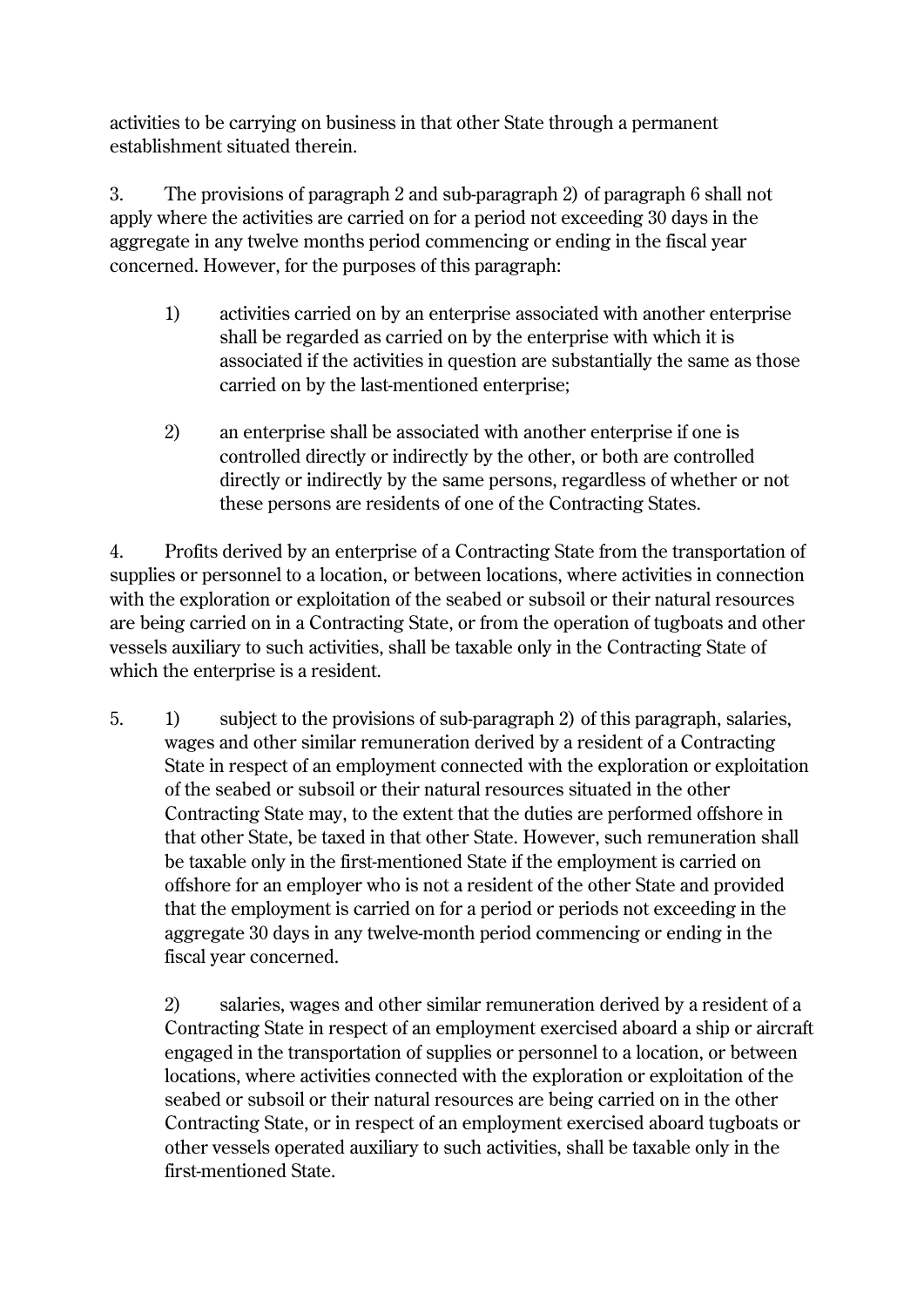- 6. Gains derived by a resident of a Contracting State from the alienation of:
	- 1) exploration or exploitation rights; or
	- 2) property situated in the other Contracting State and used in connection with the exploration or exploitation of the seabed or subsoil or their natural resources situated in that other State; or
	- 3) shares or comparable interest of any kind deriving their value or the greater part of their value directly or indirectly from such rights or such property or from such rights and such property taken together,

may be taxed in that other State.

In this paragraph the term "exploration or exploitation rights" means rights to assets to be produced by the exploration or exploitation of the seabed or subsoil or their natural resources in the other Contracting State, including rights to interests in or to the benefit of such assets.

#### Article 22 **Other Income**

1. Items of income of a resident of a Contracting State, wherever arising, not dealt with in the foregoing Articles of this Convention shall be taxable only in that State.

2. The provisions of paragraph 1 shall not apply to income, other than income from immovable property as defined in paragraph 2 of Article 6, if the recipient of such income, being a resident of a Contracting State, carries on business in the other Contracting State through a permanent establishment situated therein, or performs in that other State independent personal services from a fixed base situated therein, and the right or property in respect of which the income is paid is effectively connected with such permanent establishment or fixed base. In such case the provisions of Article 7 or Article 14, as the case may be, shall apply.

3. Notwithstanding the provisions of paragraphs 1 and 2, items of income of a resident of a Contracting State not dealt with in the foregoing Articles of this Convention and arising in the other Contracting State may also be taxed in that other State.

4. **[REPLACED by paragraph 1 of Article 7 of the MLI]** [The provisions of this Article shall not apply if it was the main purpose or one of the main purposes of any person concerned with the creation or assignment of the rights in respect of which the income is paid to take advantage of this Article by means of that creation or assignment.]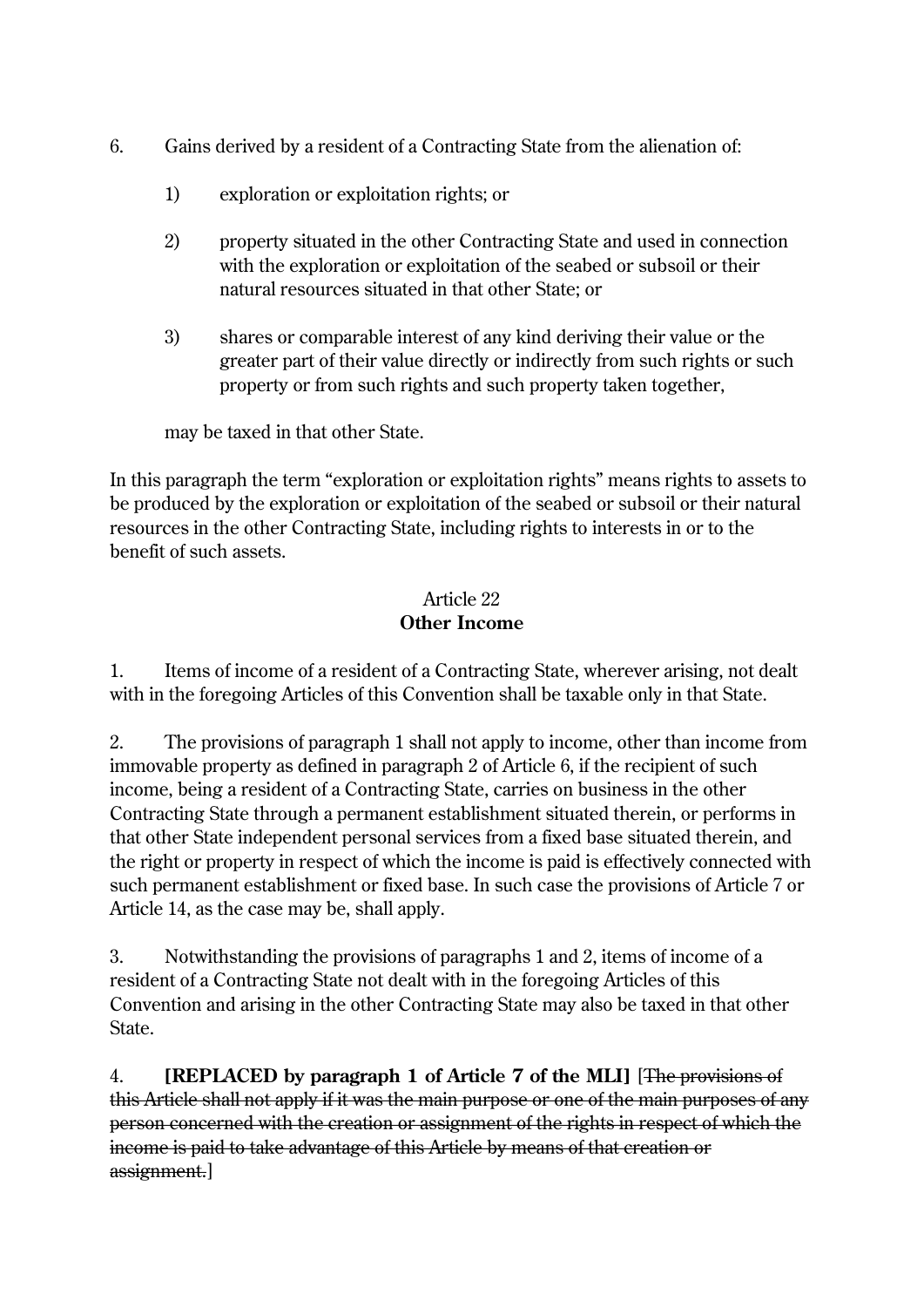#### Chapter IV **Methods for elimination of Double Taxation**

## Article 23 **Elimination of Double Taxation**

1. In Norway, double taxation shall be avoided as follows:

Subject to the provisions of the laws of Norway regarding the allowance as a credit against Norwegian tax of tax payable in a territory outside Norway, which shall not affect the general principle of this Article -

1) Where a resident of Norway derives income which, in accordance with the provisions of this Convention, may be taxed in Serbia, Norway shall allow as a deduction from the tax on the income of that resident, an amount equal to the income tax paid in Serbia on that income.

Such deduction shall not, however, exceed that part of the income tax, as computed before the deduction is given, which is attributable to the income which may be taxed in Serbia.

- 2) Where in accordance with any provision of the Convention income derived by a resident of Norway is exempt from tax in Norway, Norway may nevertheless include such income in the tax base, but shall allow as a deduction from the Norwegian tax on income that part of the income tax which is attributable to the income derived from Serbia.
- 2. In Serbia, double taxation shall be avoided as follows:
	- 1) Where a resident of Serbia derives income which, in accordance with the provisions of this Convention, may be taxed in Norway, Serbia shall allow as a deduction from the tax on the income of that resident, an amount equal to the income tax paid in Norway.

Such deduction shall not, however, exceed that part of the income tax as computed before the deduction is given, which is attributable to the income which may be taxed in Norway.

2) Where in accordance with any provision of the Convention income derived by a resident of Serbia is exempt from tax in Serbia, Serbia may nevertheless, in calculating the amount of tax on the remaining income of such resident, take into account the exempted income.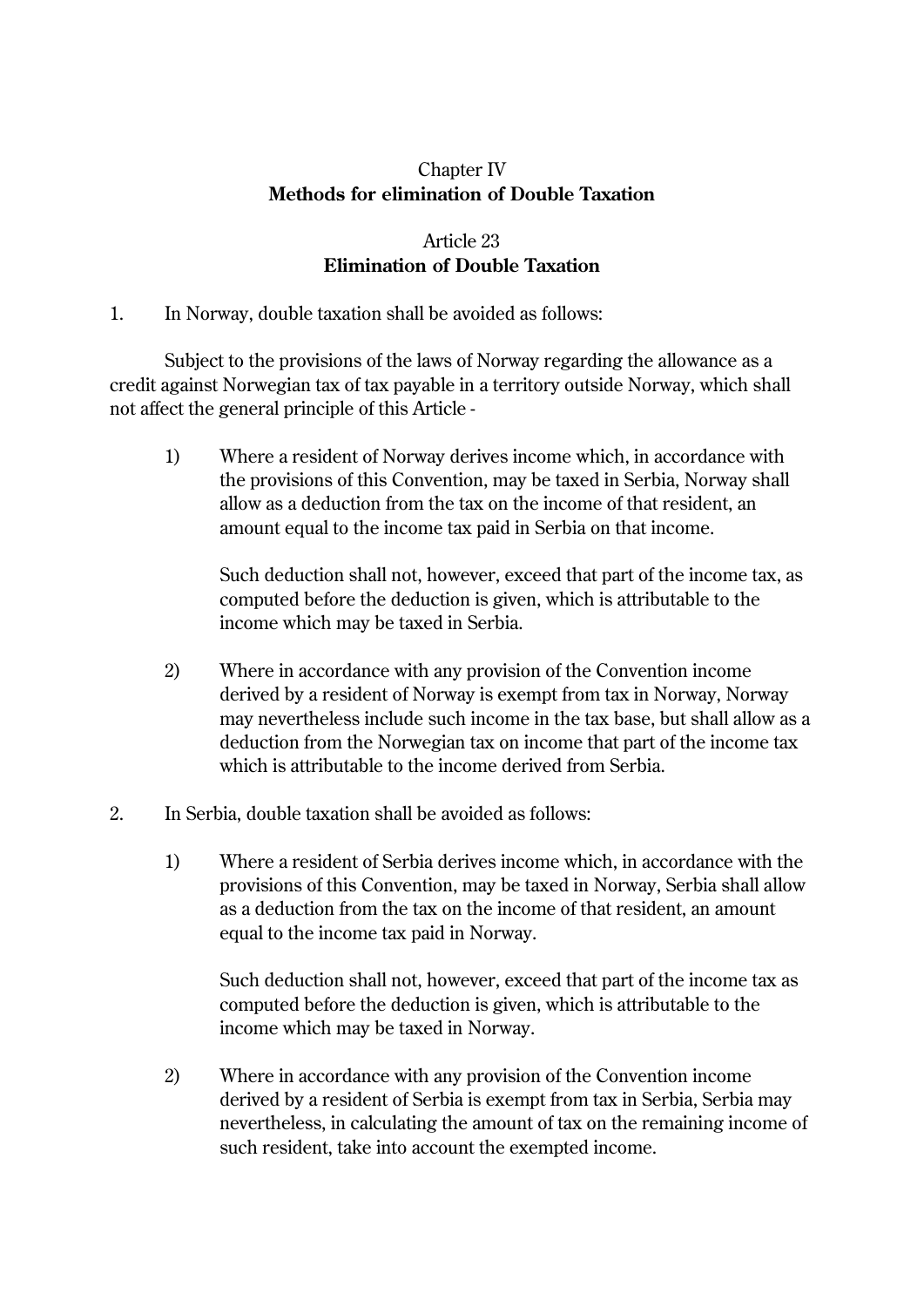# Chapter V **Special Provisions**

## Article 24 **Non-Discrimination**

1. Nationals of a Contracting State shall not be subjected in the other Contracting State to any taxation or any requirement connected therewith, which is other or more burdensome than the taxation and connected requirements to which nationals of that other State in the same circumstances, in particular with respect to residence, are or may be subjected. This provision shall, notwithstanding the provisions of Article 1, also apply to persons who are not residents of one or both of the Contracting States.

2. Stateless persons who are residents of a Contracting State shall not be subjected in either Contracting State to any taxation or any requirement connected therewith, which is other or more burdensome than the taxation and connected requirements to which nationals of the State concerned in the same circumstances, in particular with respect to residence, are or may be subjected.

3. The taxation on a permanent establishment which an enterprise of a Contracting State has in the other Contracting State shall not be less favourably levied in that other State than the taxation levied on enterprises of that other State carrying on the same activities. This provision shall not be construed as obliging a Contracting State to grant to residents of the other Contracting State any personal allowances, reliefs and reductions for taxation purposes on account of civil status or family responsibilities which it grants to its own residents.

4. Except where the provisions of paragraph 1 of Article 9, paragraph 7 of Article 11, or paragraph 6 of Article 12, apply, interest, royalties and other disbursements paid by an enterprise of a Contracting State to a resident of the other Contracting State shall, for the purpose of determining the taxable profits of such enterprise, be deductible under the same conditions as if they had been paid to a resident of the first-mentioned State.

5. Enterprises of a Contracting State, the capital of which is wholly or partly owned or controlled, directly or indirectly, by one or more residents of the other Contracting State, shall not be subjected in the first-mentioned State to any taxation or any requirement connected therewith which is other or more burdensome than the taxation and connected requirements to which other similar enterprises of the first-mentioned State are or may be subjected.

6. The provisions of this Article shall, notwithstanding the provisions of Article 2, apply to taxes of every kind and description.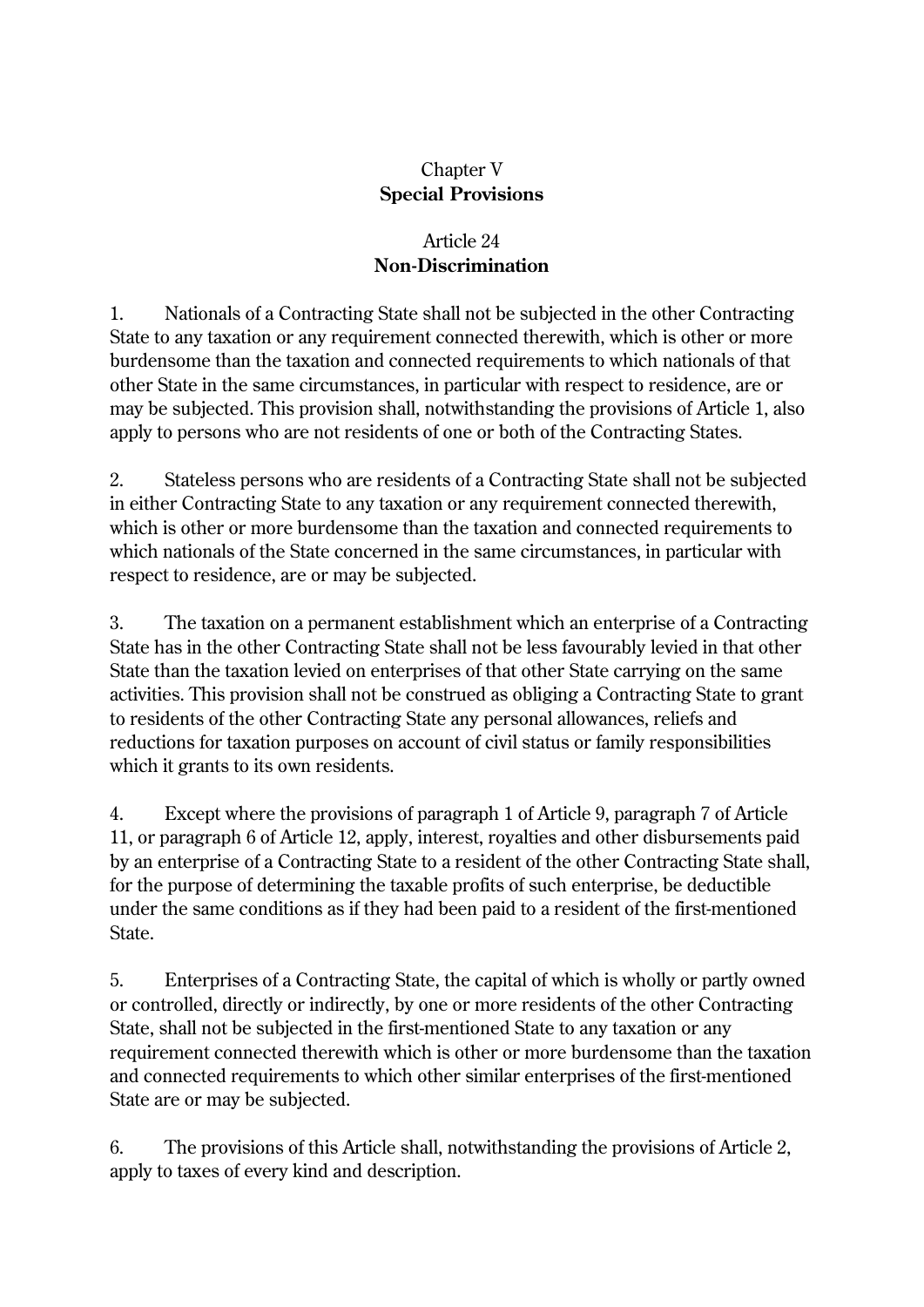#### Article 25 **Mutual Agreement Procedure**

1. Where a person considers that the actions of one or both of the Contracting States result or will result for him in taxation not in accordance with the provisions of this Convention, he may, irrespective of the remedies provided by the domestic law of those States, present his case to the competent authority of the Contracting State of which he is a resident or, if his case comes under paragraph 1 of Article 24, to that of the Contracting State of which he is a national. The case must be presented within three years from the first notification of the action resulting in taxation not in accordance with the provisions of the Convention.

2. The competent authority shall endeavour, if the objection appears to it to be justified and if it is not itself able to arrive at a satisfactory solution, to resolve the case by mutual agreement with the competent authority of the other Contracting State, with a view to the avoidance of taxation which is not in accordance with the Convention. Any agreement reached shall be implemented notwithstanding any time limits in the domestic law of the Contracting States.

3. The competent authorities of the Contracting States shall endeavour to resolve by mutual agreement any difficulties or doubts arising as to the interpretation or application of the Convention. They may also consult together for the elimination of double taxation in cases not provided for in the Convention.

4. The competent authorities of the Contracting States may communicate with each other directly, including through a joint commission consisting of themselves or their representatives, for the purpose of reaching an agreement in the sense of the preceding paragraphs.

## Article 26 **Exchange of Information**

1. The competent authorities of the Contracting States shall exchange such information as is foreseeably relevant for carrying out the provisions of this Convention or to the administration or enforcement of the domestic laws concerning taxes of every kind and description imposed on behalf of the Contracting States, or of their political subdivisions or local authorities, insofar as the taxation thereunder is not contrary to the Convention. The exchange of information is not restricted by Articles 1 and 2.

2. Any information received under paragraph 1 by a Contracting State shall be treated as secret in the same manner as information obtained under the domestic laws of that State and shall be disclosed only to persons or authorities (including courts and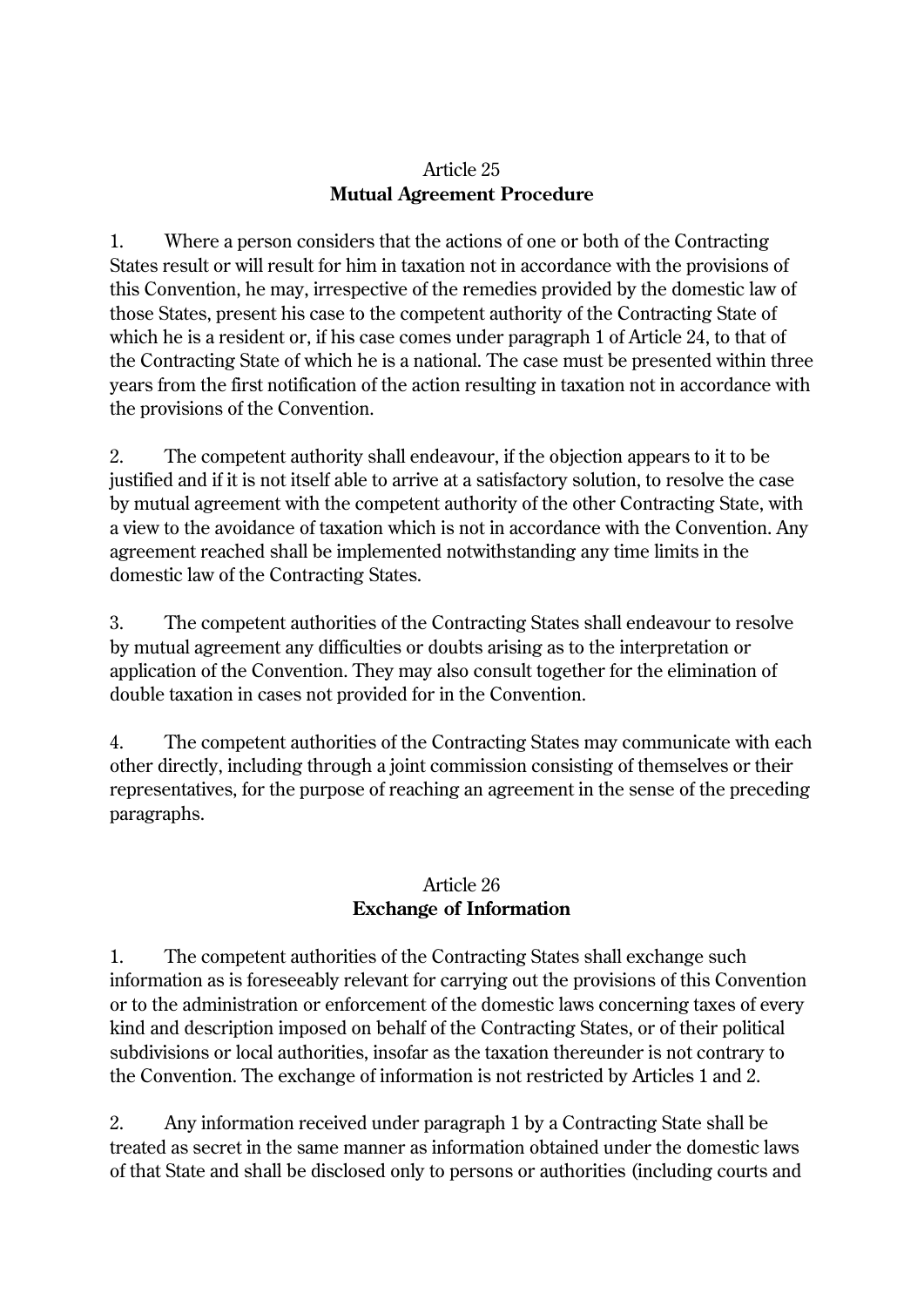administrative bodies) concerned with the assessment or collection of, the enforcement or prosecution in respect of, the determination of appeals in relation to the taxes referred to in paragraph 1, or the oversight of the above. Such persons or authorities shall use the information only for such purposes. They may disclose the information in public court proceedings or in judicial decisions. Notwithstanding the foregoing, information received by a Contracting State may be used for other purposes when such information may be used for such other purposes under the laws of both States and the competent authority of the supplying State authorises such use.

3. In no case shall the provisions of paragraph 1 and 2 be construed so as to impose on a Contracting State the obligation:

- 1) to carry out administrative measures at variance with the laws and administrative practice of that or of the other Contracting State;
- 2) to supply information which is not obtainable under the laws or in the normal course of the administration of that or of the other Contracting State;
- 3) to supply information which would disclose any trade, business, industrial, commercial or professional secret or trade process, or information, the disclosure of which would be contrary to public policy (ordre public).

4. If information is requested by a Contracting State in accordance with this Article, the other Contracting State shall use its information gathering measures to obtain the requested information, even though that other State may not need such information for its own tax purposes. The obligation contained in the preceding sentence is subject to the limitations of paragraph 3 but in no case shall such limitations be construed to permit a Contracting State to decline to supply information solely because it has no domestic interest in such information.

5. In no case shall the provisions of paragraph 3 be construed to permit a Contracting State to decline to supply information solely because the information is held by a bank, other financial institution, nominee or person acting in an agency or a fiduciary capacity or because it relates to ownership interests in a person.

## Article 27 **Members of Diplomatic Missions and Consular Posts**

1. Nothing in this Convention shall affect the fiscal privileges of members of diplomatic missions or consular posts under the general rules of international law or under the provisions of special agreements.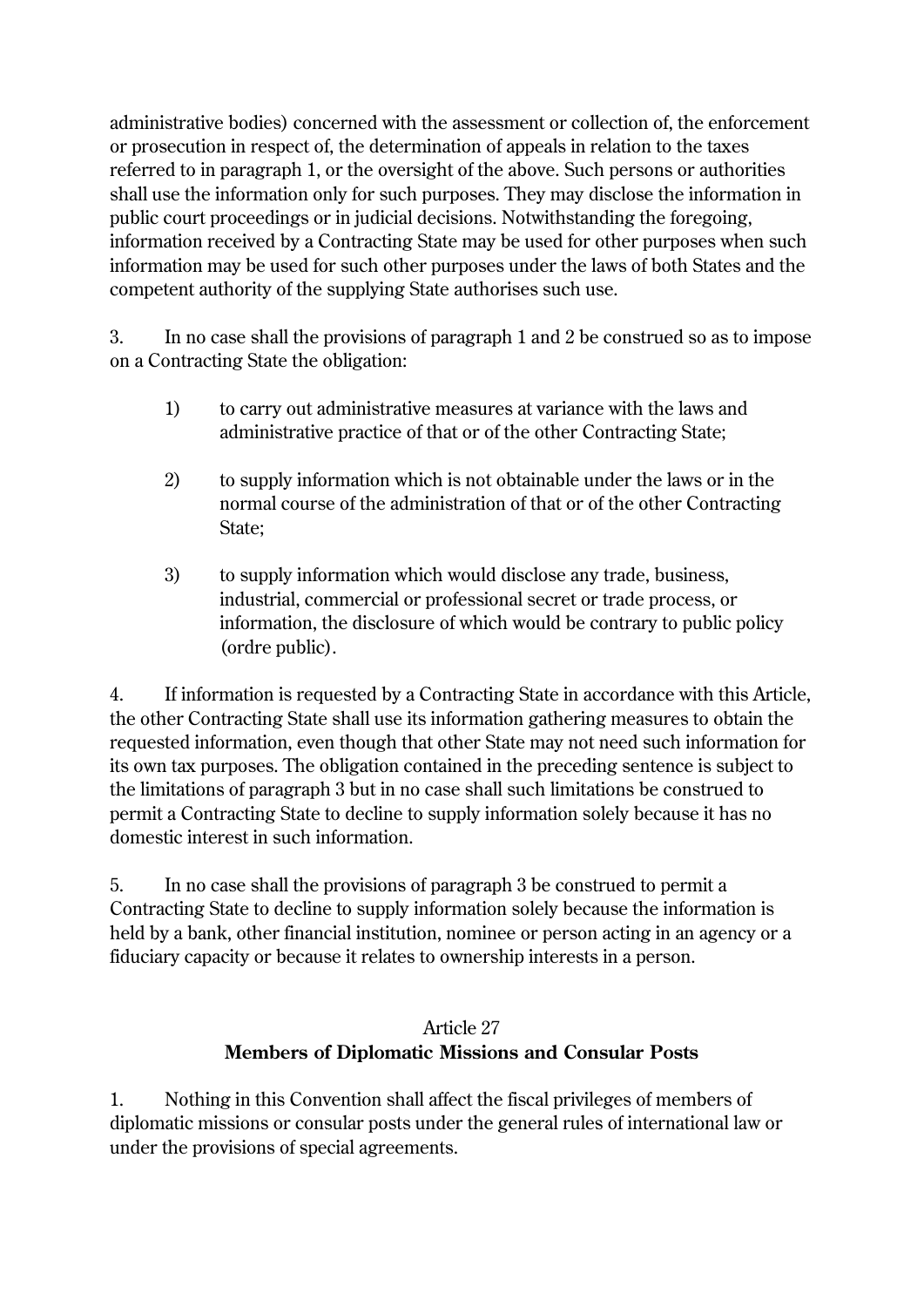2. Insofar as, due to fiscal privileges granted to members of diplomatic missions and consular posts under the general rules of international law or under the provisions of special international agreements, income is not subject to tax in the receiving State, the right to tax shall be reserved to the sending State.

*The following paragraph 1 of Article 7 of the MLI replaces paragraph 7 of Article 10, paragraph 8 of Article 11, paragraph 7 of Article 12 and paragraph 4 of Article 22 and applies and supersedes all the other the provisions of this Convention:*

## ARTICLE 7 OF THE MLI –PREVENTION OF TREATY ABUSE (Principal purposes test provision)

Notwithstanding any provisions of the Convention, a benefit under the Convention shall not be granted in respect of an item of income if it is reasonable to conclude, having regard to all relevant facts and circumstances, that obtaining that benefit was one of the principal purposes of any arrangement or transaction that resulted directly or indirectly in that benefit, unless it is established that granting that benefit in these circumstances would be in accordance with the object and purpose of the relevant provisions of the Convention.

## Chapter VI **Final Provisions**

#### Article 28 **Entry into Force**

1. The Contracting States shall notify each other in writing, through diplomatic channels, that the procedures required by their domestic laws for entry into force of this Convention have been complied with.

2. This Convention shall enter into force on the date of the later of these notifications and its provisions shall have effect in respect of taxes on income derived in each fiscal year beginning on or after the first day of January in the calendar year next following the year in which the Convention enters into force.

3. The Convention between the Socialist Federal Republic of Yugoslavia and the Kingdom of Norway for the avoidance of double taxation with respect to taxes on income and on capital signed at Oslo on 1 September 1983 shall terminate in relations between the Republic of Serbia and the Kingdom of Norway upon the entry into force of this Convention, and its provisions shall cease to have effect on the date on which this Convention becomes effective according to the provisions of paragraph 2 of this Article.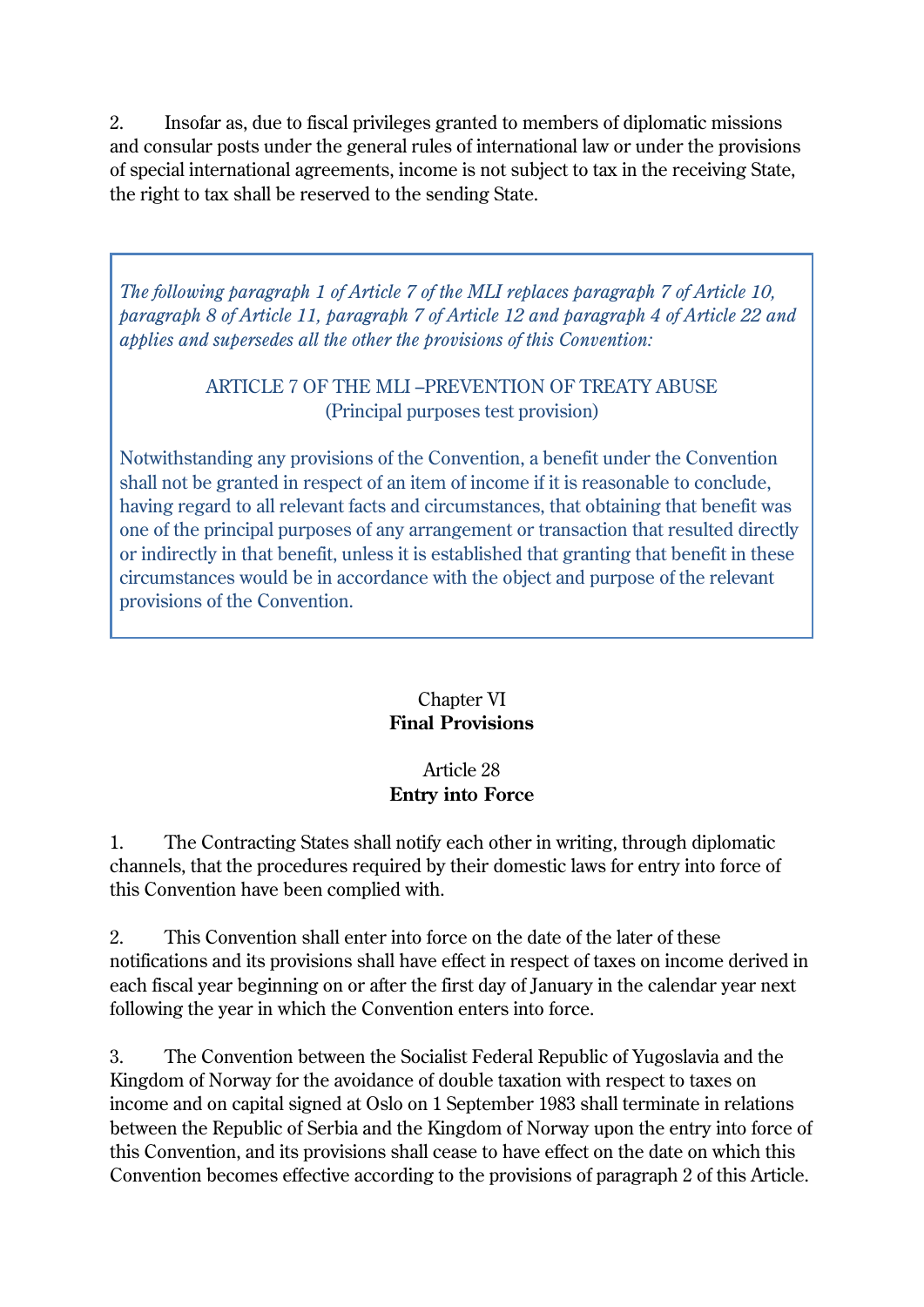## Article 29 **Termination**

This Convention shall remain in force indefinitely, but either of the Contracting States may, on or before the 30th of June in any calendar year beginning after the expiration of a period of five years from the date of its entry into force, give to the other Contracting State, through diplomatic channels, written notice of termination. In such event, the Convention shall cease to have effect in respect of taxes on income derived in each fiscal year beginning on or after the first day of January in the calendar year next following the year in which the notice of termination has been given.

In witness whereof the undersigned, duly authorised thereto, have signed this Convention.

DONE at Oslo this 17th day of June 2015 in two originals, in the Norwegian, Serbian and English languages, both originals being equally authentic. In case of any divergence of interpretation, the English text shall prevail.

For the Government of the Kingdom of Norway

For the Government of the Republic of Serbia